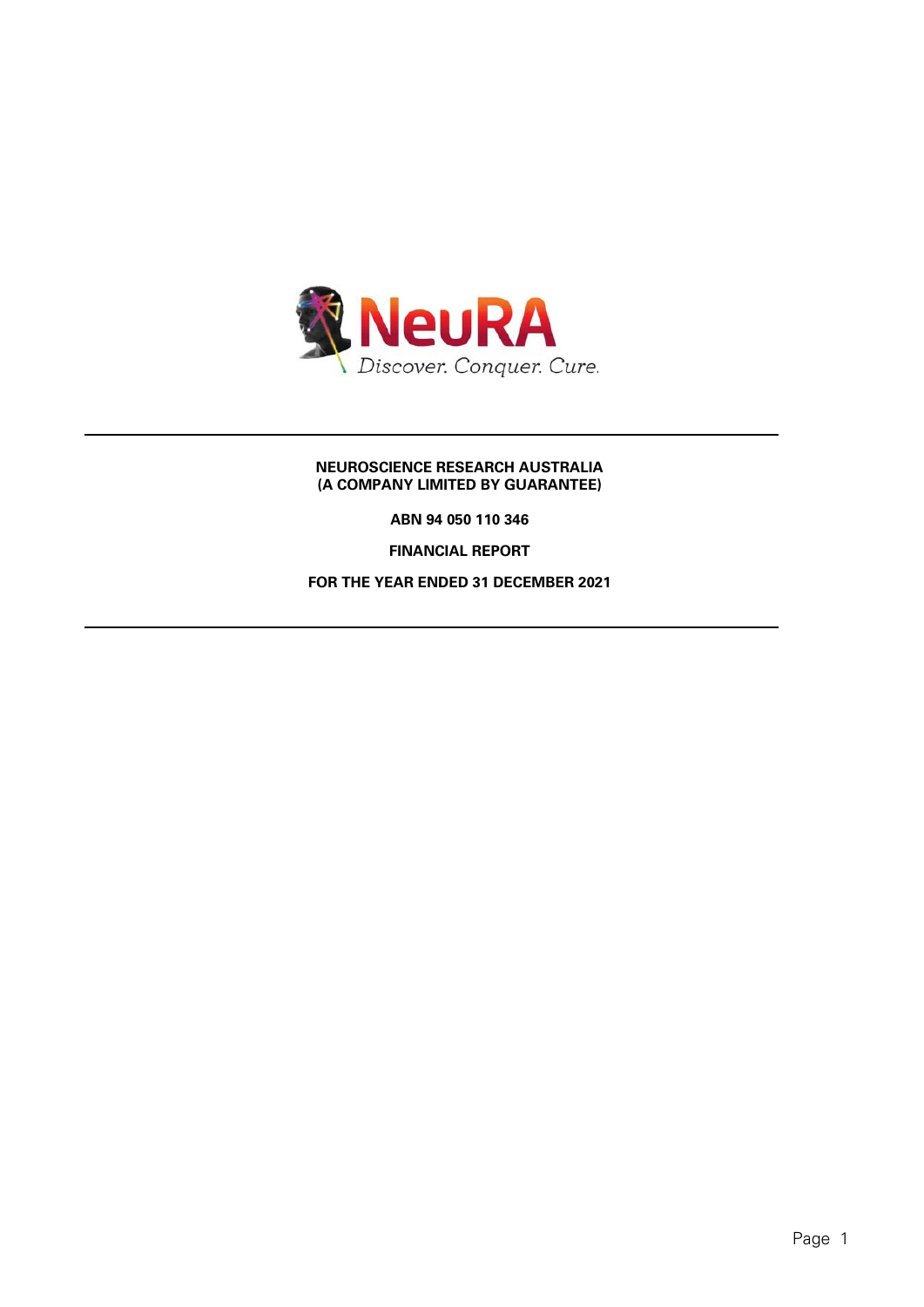### **NEUROSCIENCE RESEARCH AUSTRALIA**

# **ABN 94 050 110 346**

# **FINANCIAL REPORT FOR THE YEAR ENDED 31 DECEMBER 2021**

#### **CONTENTS**

| Directors' Report                                                    | 3                 |
|----------------------------------------------------------------------|-------------------|
| Auditor's independence declaration                                   | 10                |
| Consolidated statement of total comprehensive income                 | 11                |
| Consolidated statement of financial position                         | $12 \overline{ }$ |
| Consolidated statement of changes in members' funds                  | 13                |
| Consolidated statement of cash flows                                 | 14                |
| Notes to the consolidated financial statements                       | 15                |
| Declaration by the Directors'                                        | 31                |
| Declaration by responsible officer in respect of fundraising appeals | 32                |
| Independent Auditor's Report                                         | 33                |

This annual report is the consolidated report for Neuroscience Research Australia ("the Company"), its registered office and principal place of business is:

Neuroscience Research Australia Margarete Ainsworth Building 139 Barker Street Randwick, NSW 2031

The principal activities of the entity during the financial period were the conduct of medical research in the neurosciences, development of medical research facilities and fundraising to support these activities.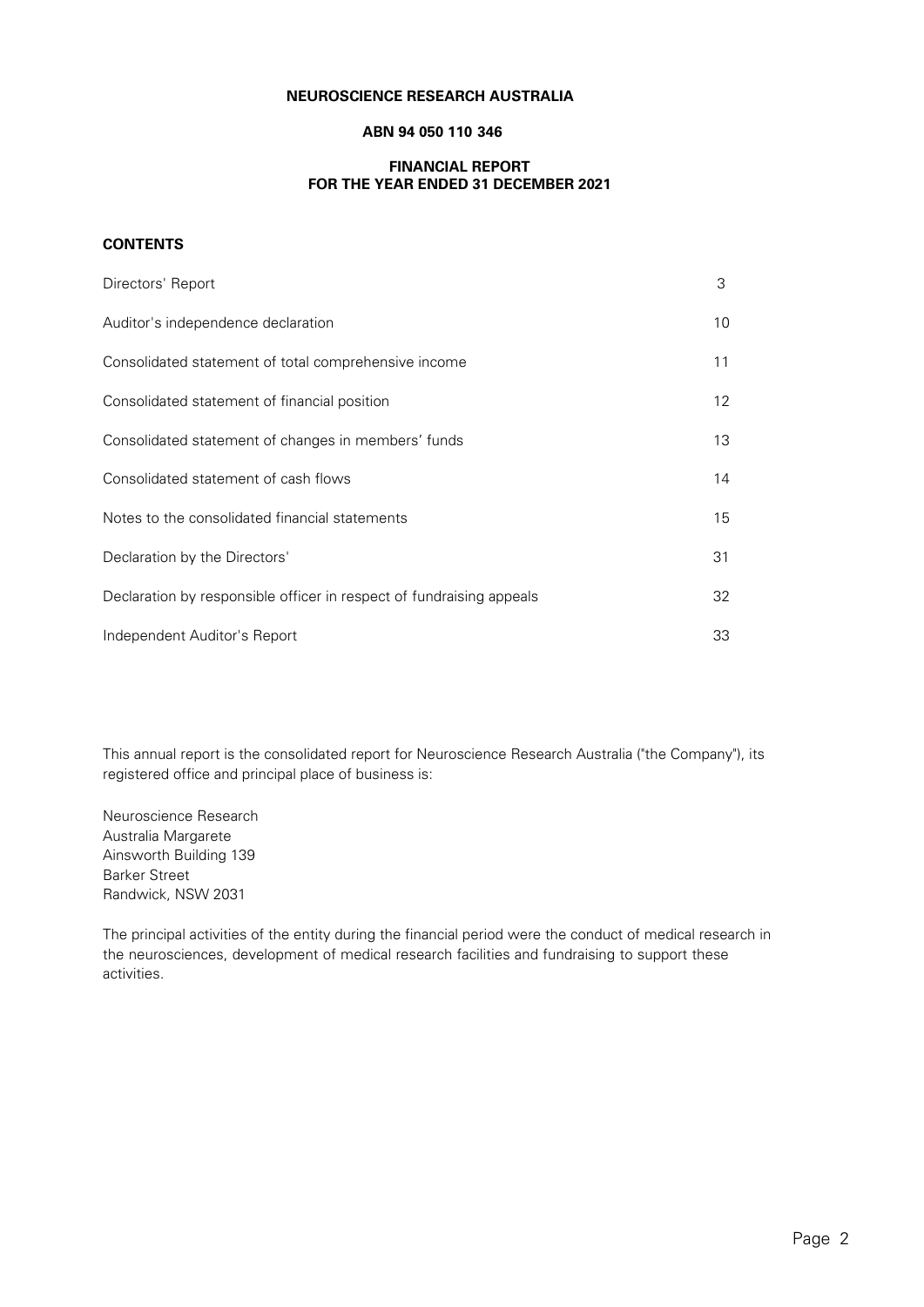The directors present their report together with the consolidated financial statements of the Group comprising Neuroscience Research Australia ("the Company"), and its controlled entities, for the year ended 31 December 2021 and the auditor's report thereon.

# **DIRECTORS**

The names and details of directors of the Company in office at any time during or since the end of the financial period are:

# **John Grill AO - Independent Director & Chairman**

John Grill was appointed Director in July 2010 and appointed Chairman in May 2016. He is Chairman of Worley Limited.

# **Michael Still - Nominee of South Eastern Sydney Local Health District**

Michael Still was appointed Director in November 2016. He is Chairman of the South Eastern Sydney Local Health District.

# **Tobi Wilson - Nominee of South Eastern Sydney Local Health District**

Tobi Wilson was appointed Director in August 2019. He is a Chief Executive of the South Eastern Sydney Local Health District.

# **Vlado Perkovic – Nominee of University of New South Wales**

Vlado Perkovic was appointed Director in August 2020. He is Dean, Faculty of Medicine & Health at the University of New South Wales.

# **Emma Johnston AO – Nominee of University of New South Wales**

Emma Johnston was appointed Director in February 2018. She is Dean of Science at the University of New South Wales.

# **Jennifer Alexander – Nominee of Minister for Health**

Jennifer Alexander was appointed Director in January 2013. She is Pro Chancellor of The University of New South Wales and a member of the UNSW Council and former Chief Executive Officer of the Royal Australasian College of Physicians.

### **Julian Adler – Independent Director**

Julian Adler was appointed Director in February 2018. He is a Radiologist and CEO, Imaging Division, CEO Sonic Healthcare.

### **Peter Joseph AM – Independent Director**

Peter Joseph was appointed Director in February 2018 and is Chairman of the Black Dog Institute.

# **Bob Mansfield AO – Independent Director**

Bob Mansfield was appointed Director in February 2018. He holds a number of non-executive director positions and was the former Chairman of Telstra. He resigned in January 2021.

### **Mark Nelson – Independent Director**

Mark Nelson was appointed Director in February 2018 and is Executive Chairman of Caledonia (Private) Investments Pty Limited.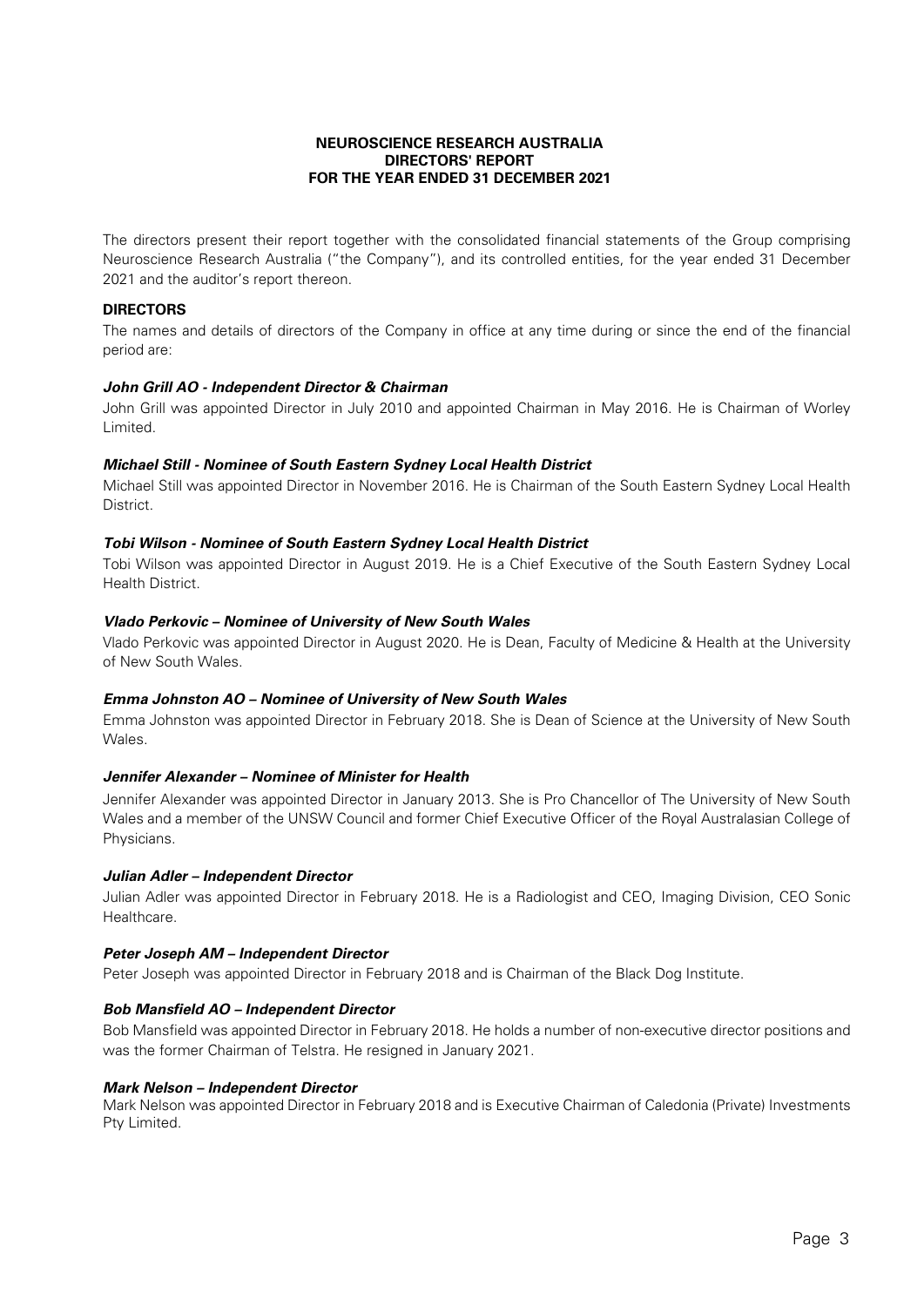# **DIRECTORS (CONTINUED)**

#### **Kristin Stubbins – Independent Director**

Kristin Stubbins was appointed Director in May 2018. She is a partner at PricewaterhouseCoopers.

# **Richard Matthews AM - Nominee of South Eastern Sydney Local Health District to August, Independent Nominee from August**

Richard Matthews was appointed Director in November 2011. He is a consultant and was the former Deputy Director General Strategic Development for NSW Health.

### **Clyde McConaghy - Independent Director**

Clyde McConaghy was appointed Director in June 2019. He is a company director on a number of public listed and private companies.

### **NEURA GOVERNING COUNCIL**

The Governing Council is a Board Committee and oversees the operations and functions of the NeuRA Division. The NeuRA Governing Council is responsible for setting and monitoring the strategic direction of the NeuRA Division; managing and monitoring the use of the resources of the NeuRA Division in conformity with the strategic direction of the NeuRA Division; considering and approving (if thought fit) any recommendations from FRACC for budgets for the NeuRA Division, and then recommending to the Board of the Company the adoption of budgets for the NeuRA Division; managing and monitoring the performance of the NeuRA Division against Board approved budgets; and, all other things that are incidental or conducive to the 'primary aims' of the Company as they relate to the NeuRA Division, including the execution of contracts of employment and the engagement of contractors, within the applicable delegations.

The members of the NeuRA Governing Council during the year were:

### **MEMBER CHANGES TO APPOINTMENT**

A Katzmann (Chair) A Kase (Deputy Chair) J Adler M Al Muderis To Jan 2021 J MacNevin C McConaghy K O'Doherty B Shepherd P Schofield N Schweizer J Watkins

# **FINANCE, RISK, AUDIT AND COMPLIANCE (FRAC) COMMITTEE**

The FRAC Committee is a Board Committee and oversees all financial, risk, audit and compliance aspects of NeuRA. This committee is a joint committee, providing oversight of the activities of the Company, Neuroscience Research Australia, its NeuRA Division and the Mindgardens Neuroscience Network and its subsidiaries, Neuroscience Research Australia Foundation, and the Schizophrenia Research Institute.

The members of the FRAC Committee during the year were:

| <b>MEMBER</b>       | <b>CHANGES TO APPOINTMENT</b> |  |  |  |  |
|---------------------|-------------------------------|--|--|--|--|
| J Alexander (Chair) |                               |  |  |  |  |
| S Blackman          |                               |  |  |  |  |
| C Barton            | To October 2021               |  |  |  |  |
| P Schofield         |                               |  |  |  |  |
| <b>B</b> Shepherd   |                               |  |  |  |  |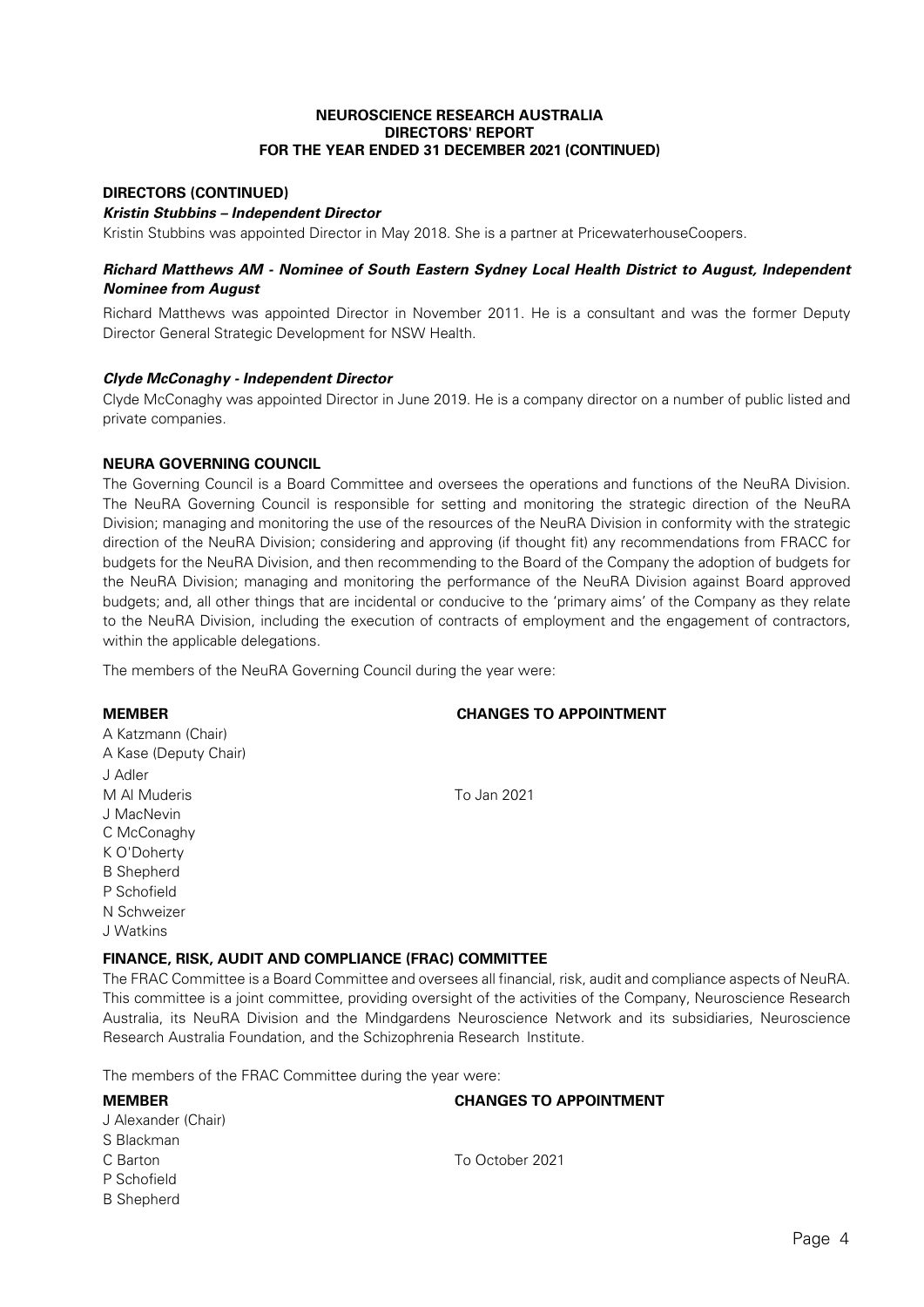# **INVESTMENT COMMITTEE**

The Investment Committee oversees and makes investment recommendations to the Boards of Directors to support NeuRAs research and associated infrastructure. This committee is a joint committee, providing oversight of the activities of Neuroscience Research Australia, its NeuRA Division and the Mindgardens Neuroscience Network and its subsidiaries, Neuroscience Research Australia Foundation and the Schizophrenia Research Institute.

The members of the Investment Committee during the year were:

# **MEMBER CHANGES TO APPOINTMENT**

C McConaghy (Chair)

- C Cameron
- P Schofield

# **BUILDING COMMITTEE**

The Building Committee oversees building projects and makes recommendations to the Board to ensure NeuRA's facilities are world-class.

The members of the Building Committee during the year were:

# **MEMBER CHANGES TO APPOINTMENT**

- B Shepherd (Chair)
- J Freeman
- R Matthews
- P Schofield

M Still

P Schofield

# **NOMINATION COMMITTEE**

The nomination committee reviews the balance of skills, experience and diversity of the Boards and Committees to ensure the Directors and members are of the highest value to the company. This committee is a joint committee, providing oversight of the activities of Neuroscience Research Australia, its NeuRA Division and the Mindgardens Neuroscience Network and its subsidiaries, Neuroscience Research Australia Foundation and the Schizophrenia Research Institute.

The members of the Nomination Committee during the year were:

# **MEMBER CHANGES TO APPOINTMENT** J Grill (Chair) V Perkovic P Joseph A Katzmann

N Schweizer To December 2021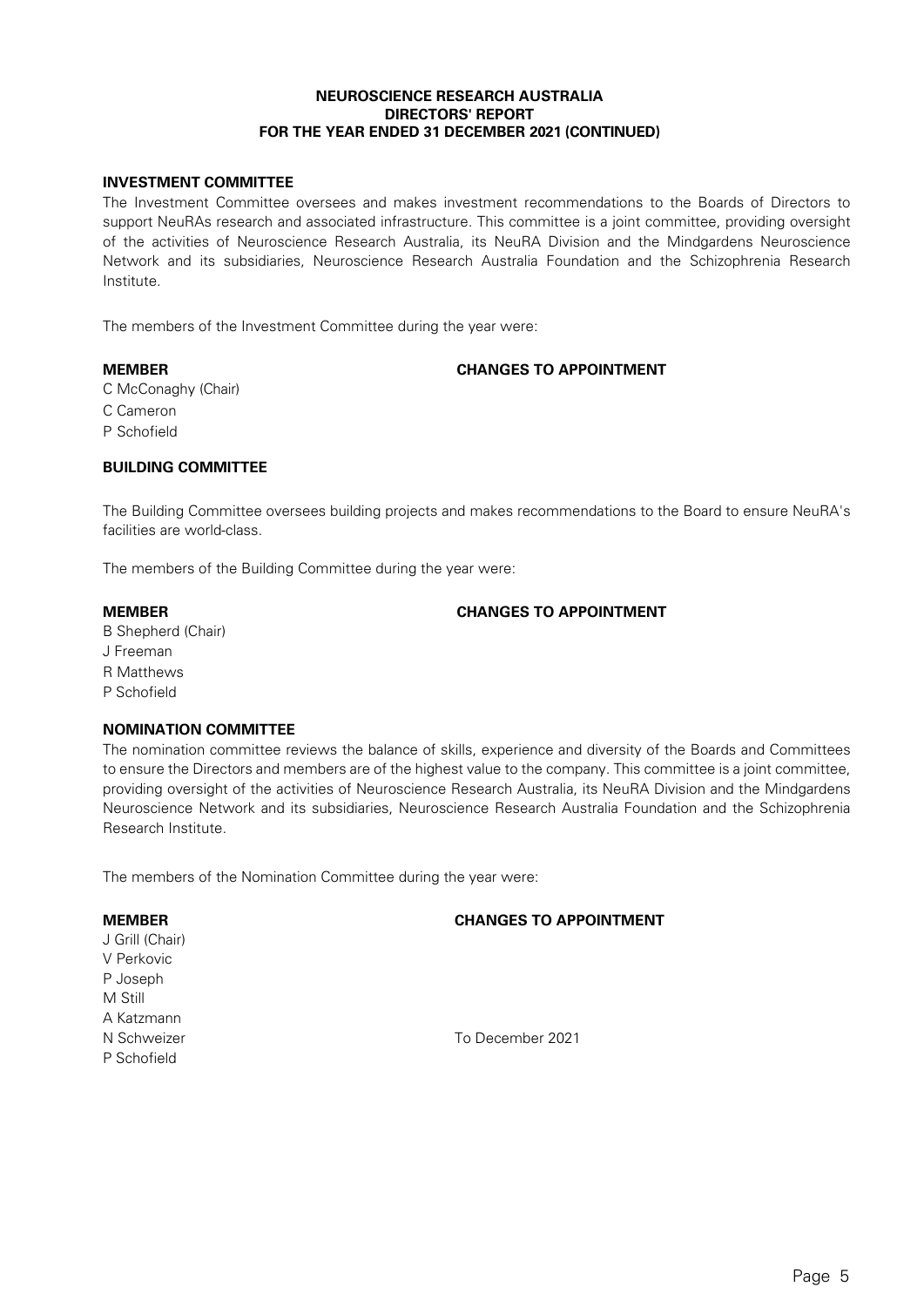# **RESEARCH & EXECUTIVE COMMITTEE (MINDGARDENS NEUROSCIENCE NETWORK)**

The Research & Executive Committee of the Mindgardens Neuroscience Network, (through the Mindgardens Neuroscience Network Director), advises the Board on strategic, research, capital, business and operational, branding and marketing, and fundraising and philanthropic priorities; review and advise the Board on the Budget; advise the Board on Research Governance; implement Research Governance Policies and Procedures; subject to the Board delegations, approve policies; advise the Board on the Mindgardens Director Position Description; advise the Board on opportunities to optimise collaboration, sharing of infrastructure, staff and resources by Mindgardens member organisations; advise and assist the Director with implementation of the Board Approved Mindgardens Strategy, Budget and Policies; monitor and review the implementation of the Mindgardens strategies and priorities; and assist the Mindgardens Director as required.

The members of the Research & Executive Committee during the year were:

# **CHANGES TO APPOINTMENT**

J Curtis (Chair) J Barry H Christensen K Dean M Farrell A Karooz S Killcross N Lovell P Schofield C White

# **STRATEGY & IMPLEMENTATION COMMITTEE**

The Strategy & Implementation committee oversees and makes recommendations to the Board to support the delivery of NeuRA's vision and mission through the development, implementation and monitoring of strategic plans. This committee provides oversight of the strategic activities of the NeuRA Division.

The members of the Strategy & Implementation Committee during the year were:

| <b>MEMBER</b>       | <b>CHANGES TO APPOINTMENT</b> |
|---------------------|-------------------------------|
| K O'Doherty (Chair) |                               |
| K Delbaere          |                               |
| K Johnston          |                               |
| J MacNevin          |                               |
| P Schofield         |                               |
| J Gatt              | From January 2021             |
| A Dinevska          | From January 2021             |
| R Peters            | From January 2021             |
| C Renouf            | From January 2021             |
|                     |                               |

# **NON-EXECUTIVE DIRECTORS**

Non-executive directors were not paid any compensation during the period.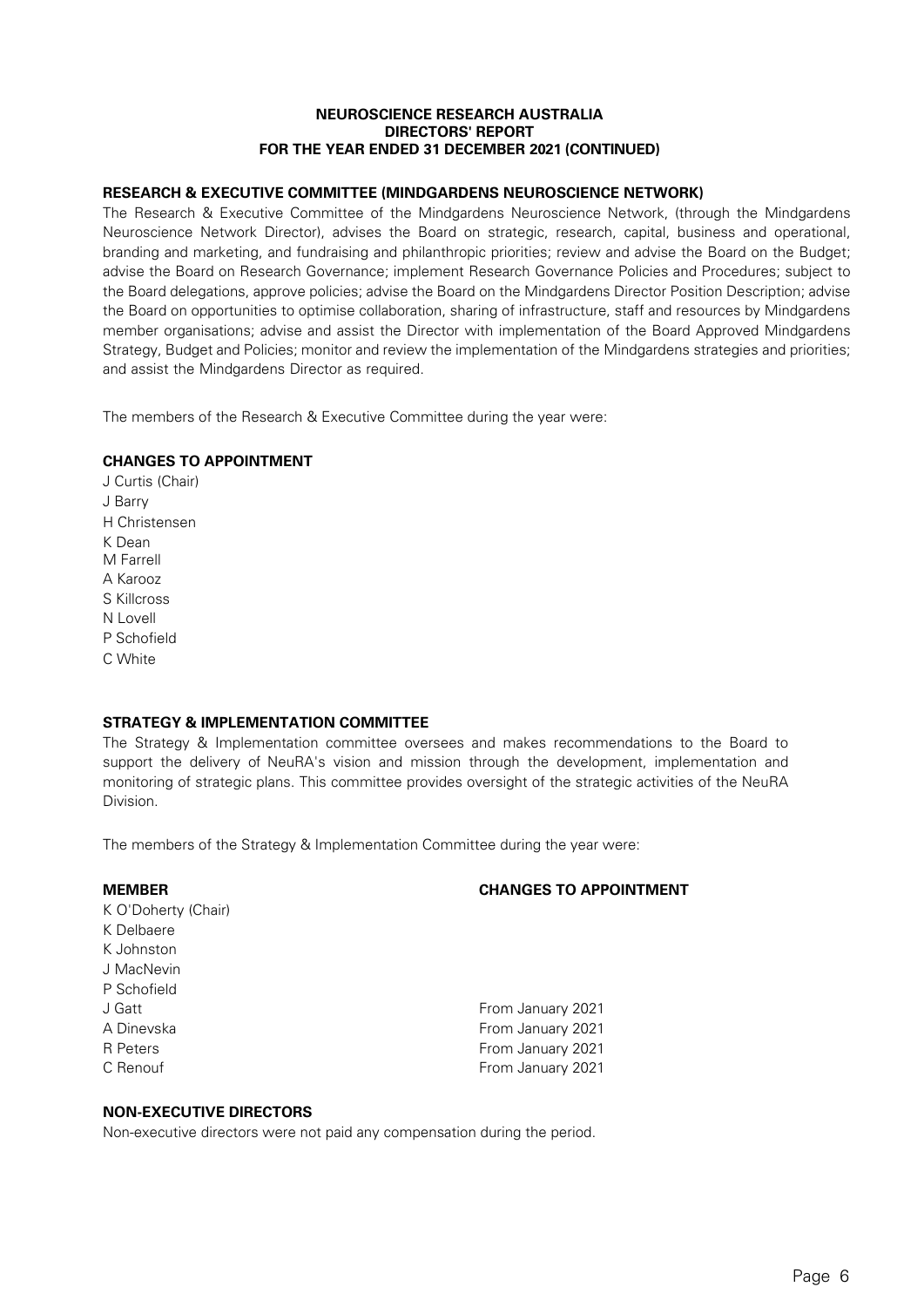# **DIRECTORS' MEETINGS**

The number of directors' meetings (including meetings of committees of directors) and number of meetings attended by each of the directors of the Company during the financial period are:

| <b>DIRECTOR</b>        | <b>BOARD</b> |   | <b>GOVERNING</b><br><b>COUNCIL</b> |   | <b>FINANCE, RISK,</b><br>AUDIT,<br><b>COMPLIANCE</b><br><b>COMMITTEE</b> |   | <b>INVESTMENT</b><br><b>COMMITTEE</b> |   | <b>BUILDING</b><br><b>COMMITTEE</b> |   | <b>NOMINATION</b><br><b>COMMITTEE</b> |   |
|------------------------|--------------|---|------------------------------------|---|--------------------------------------------------------------------------|---|---------------------------------------|---|-------------------------------------|---|---------------------------------------|---|
|                        | A            | B | A                                  | в | A                                                                        | B | A                                     | В | A                                   | B | A                                     | B |
| Mr John Grill AO       | 5            | 4 |                                    |   |                                                                          |   |                                       |   |                                     |   |                                       |   |
| Mr Tobi Wilson         | 5            | 5 |                                    |   |                                                                          |   |                                       |   |                                     |   |                                       |   |
| Dr Jennifer Alexander  | 5            | 5 |                                    |   | 8                                                                        | 8 |                                       |   |                                     |   |                                       |   |
| Mr Clyde McConaghy     | 5            | 5 | 8                                  | 8 |                                                                          |   | 4                                     | 4 |                                     |   |                                       |   |
| Prof Vlado Perkovic    | 5            | 5 |                                    |   |                                                                          |   |                                       |   |                                     |   |                                       |   |
| Mr Michael Still       | 5            | 5 |                                    |   |                                                                          |   |                                       |   |                                     |   |                                       |   |
| Prof Emma Johnston AO  | 5            | 3 |                                    |   |                                                                          |   |                                       |   |                                     |   |                                       |   |
| Mr Richard Matthews AM | 5            | 3 |                                    |   |                                                                          |   |                                       |   |                                     |   |                                       |   |
| Dr Julian Adler        | 5            | 4 | 8                                  | 6 |                                                                          |   |                                       |   |                                     |   |                                       |   |
| Prof Peter Joseph AM   | 5            | 5 |                                    |   |                                                                          |   |                                       |   |                                     |   |                                       |   |
| Dr Mark Nelson         | 5            | 4 |                                    |   |                                                                          |   |                                       |   |                                     |   |                                       |   |
| Ms Kristin Stubbins    | 5            | 5 |                                    |   |                                                                          |   |                                       |   |                                     |   |                                       |   |

**A** - Number of meetings held during the time the director held office during the period

**B** - Number of meetings attended

# **COMPANY SECRETARY**

Dr Kate Johnston was appointed Company Secretary in April 2018.

#### **BOARD COMMITTEE MEETINGS**

The number of board committee meetings and number of meetings attended by each of the Officers of the Company during the financial period are:

| <b>MEMBER</b>                 | <b>GOVERNING</b><br><b>COUNCIL</b> |   | <b>FINANCE, RISK,</b><br>AUDIT,<br><b>COMPLIANCE</b><br><b>COMMITTEE</b> |   | <b>INVESTMENT</b><br><b>COMMITTEE</b> |   | <b>BUILDING</b><br><b>COMMITTEE</b> |   | <b>STRATEGY</b><br><b>COMMITTEE</b> |   | <b>NOMINATION</b><br><b>COMMITTEE</b> |   | <b>RESEARCH &amp;</b><br><b>EXECUTIVE</b><br><b>COMMITTEE</b> |                |
|-------------------------------|------------------------------------|---|--------------------------------------------------------------------------|---|---------------------------------------|---|-------------------------------------|---|-------------------------------------|---|---------------------------------------|---|---------------------------------------------------------------|----------------|
|                               |                                    |   | A                                                                        | В | A                                     | В | А                                   | в | Α                                   | В | A                                     | В | A                                                             | в              |
| The Hon Justice Anna Katzmann | 8                                  | 7 |                                                                          |   |                                       |   |                                     |   |                                     |   |                                       |   |                                                               |                |
| Ms Alice Kase                 | 8                                  | 8 |                                                                          |   |                                       |   |                                     |   |                                     |   |                                       |   |                                                               |                |
| Mr James MacNevin             | 8                                  | 8 |                                                                          |   |                                       |   |                                     |   | 6                                   | 6 |                                       |   |                                                               |                |
| Mrs Kirsten O'Doherty         | 8                                  | 7 |                                                                          |   |                                       |   |                                     |   | 6                                   | 6 |                                       |   |                                                               |                |
| Prof Peter Schofield AO       | 8                                  | 8 | 8                                                                        | 8 | 4                                     | 4 |                                     | 1 | 6                                   | 6 |                                       |   | 7                                                             | 4              |
| Mr Nobert Schweizer OAM       | 8                                  | 8 |                                                                          |   |                                       |   |                                     |   |                                     |   |                                       |   |                                                               |                |
| Mr Barry Shepherd PSM         | 8                                  | 8 | 8                                                                        | 6 |                                       |   |                                     | 1 |                                     |   |                                       |   |                                                               |                |
| The Hon John Watkins AM       | 7                                  | 6 |                                                                          |   |                                       |   |                                     |   |                                     |   |                                       |   |                                                               |                |
| Dr Jeff Freeman               |                                    |   |                                                                          |   |                                       |   |                                     |   |                                     |   |                                       |   |                                                               |                |
| Prof Kim Delbaere             |                                    |   |                                                                          |   |                                       |   |                                     |   | 6                                   | 5 |                                       |   |                                                               |                |
| Ms Angy Dinevska              |                                    |   |                                                                          |   |                                       |   |                                     |   | 4                                   | 3 |                                       |   |                                                               |                |
| A/Prof Justine Gatt           |                                    |   |                                                                          |   |                                       |   |                                     |   | 6                                   | 6 |                                       |   |                                                               |                |
| Dr Kate Johnston              |                                    |   |                                                                          |   |                                       |   |                                     |   | 6                                   | 4 |                                       |   |                                                               |                |
| A/Prof Ruth Peters            |                                    |   |                                                                          |   |                                       |   |                                     |   | 6                                   | 6 |                                       |   |                                                               |                |
| Ms Carole Renouf              |                                    |   |                                                                          |   |                                       |   |                                     |   | 6                                   | 6 |                                       |   |                                                               |                |
| Prof Helen Christensen AO     |                                    |   |                                                                          |   |                                       |   |                                     |   |                                     |   |                                       |   | 7                                                             | 6              |
| Ms Jennie Barry               |                                    |   |                                                                          |   |                                       |   |                                     |   |                                     |   |                                       |   | 7                                                             | $\overline{2}$ |
| A/Prof Jackie Curtis          |                                    |   |                                                                          |   |                                       |   |                                     |   |                                     |   |                                       |   |                                                               | 7              |
| Prof Kimberlie Dean           |                                    |   |                                                                          |   |                                       |   |                                     |   |                                     |   |                                       |   | 7                                                             | 6              |
| Prof Michael Farrell          |                                    |   |                                                                          |   |                                       |   |                                     |   |                                     |   |                                       |   |                                                               | 6              |
| Ms Ange Karooz                |                                    |   |                                                                          |   |                                       |   |                                     |   |                                     |   |                                       |   | 7                                                             | 6              |
| Prof Nigel Lovell             |                                    |   |                                                                          |   |                                       |   |                                     |   |                                     |   |                                       |   | 7                                                             | 2              |
| A/Prof Chris White            |                                    |   |                                                                          |   |                                       |   |                                     |   |                                     |   |                                       |   |                                                               | 5              |
| Prof Simon Killcross          |                                    |   |                                                                          |   |                                       |   |                                     |   |                                     |   |                                       |   | 7                                                             | 6              |

**A** - Number of meetings held during the time the director held office during the period

**B** - Number of meetings attended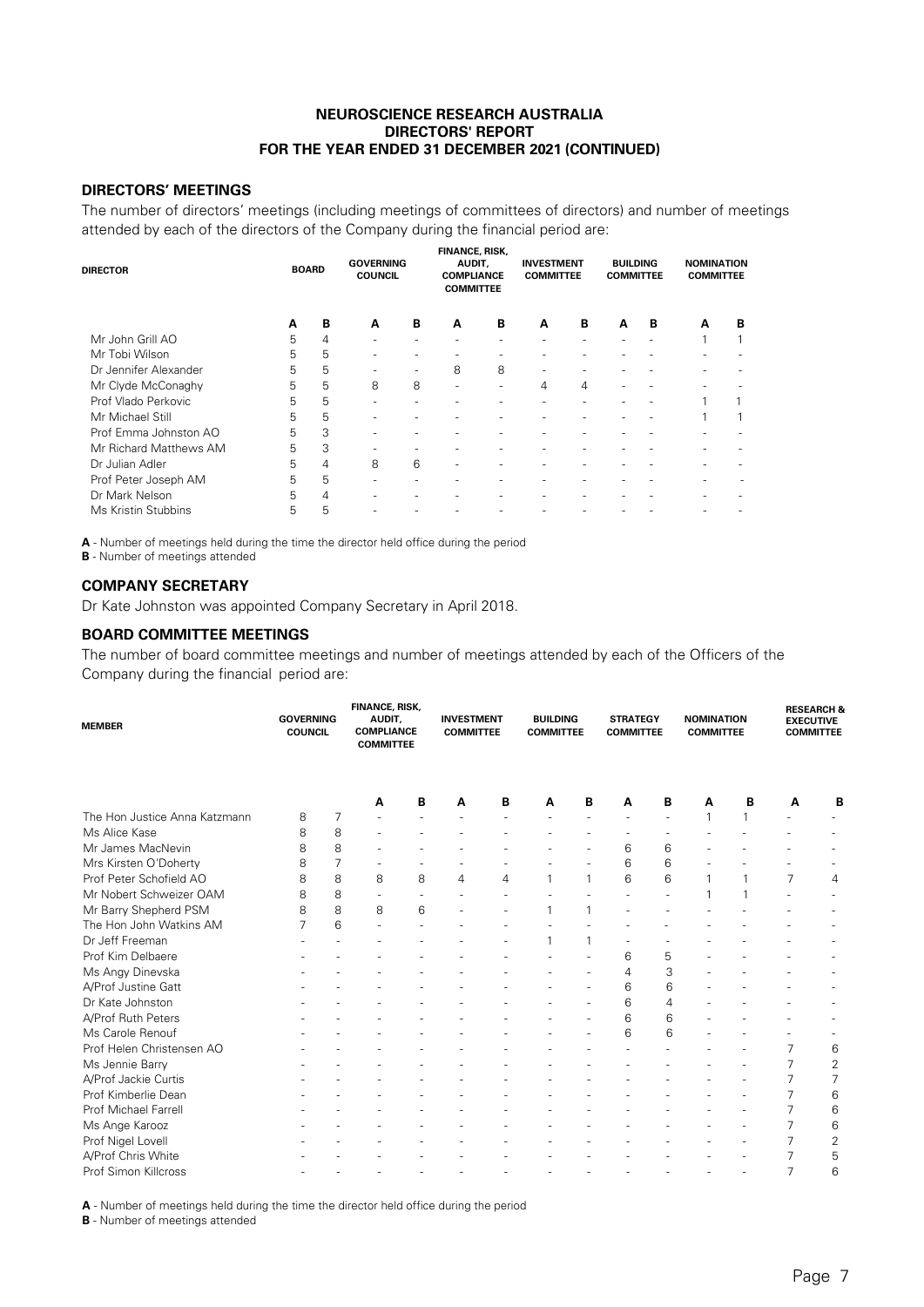# **PRINCIPAL ACTIVITIES**

The principal activities of the Group during the course of the financial period were the conduct of medical research, the development of medical research facilities and fundraising activities. Included within the Group are Neuroscience Research Australia, Neuroscience Research Australia Foundation, Schizophrenia Research Institute and StandingTall Pty Ltd. Accordingly, consolidated (Mindgardens and NeuRA Divisions) financial statements have been prepared.

# **PERFORMANCE**

The Group surplus for the year ended 31 December 2021 was \$10,176,296 (2020: \$5,058,973). During the period the Group received research grants from the National Health and Medical Research Council and various other grant giving bodies to fund research programs and grants from the State Government in respect of research infrastructure. The Company also received donations and conducted fundraising activities, the proceeds of which were used to fund current and future medical research activities. The Group surplus will ultimately be spent in line with the principal activities of the Group.

# **COVID 19 PANDEMIC**

The COVID-19 pandemic affected most operations of the Group during the financial period. Particularly affected by Covid-19 were research areas involving clinical trials and clinical research with a number of studies being postponed. Working from home arrangements were put in place for the majority of staff. No staff were stood down although some varied work arrangements were put in place.

# **MATTERS SUBSEQUENT TO THE END OF THE FINANCIAL YEAR**

There have been no events subsequent to balance date, which would have a material effect on the Company's financial statements at 31 December 2021.

# **LIKELY DEVELOPMENTS AND EXPECTED OPERATING RESULTS**

The entity will continue to pursue the principal activities of the Group during the financial period being the conduct of medical research, the development of medical research facilities and fundraising activities.

It is intended that Mindgardens Neuroscience Network Ltd (ACN 640 902 530) will became the company managing the Mindgardens Neuroscience Network. The current members and directors of the Company are expected to resign after appointing the current members of the Governing Council as members and directors of the Company. The Mindgardens Neuroscience Network portion of the Neuroscience Research Australia consolidated entity is expected to be transferred to the Mindgardens Neuroscience Network Ltd company.

# **INSURANCE OF DIRECTORS AND OFFICERS**

During the financial year, insurance for directors, the secretary and certain officers of the entity was provided by Chubb Insurance. During or since the financial year, the entity has not indemnified or made a relevant agreement to indemnify an officer or auditor of the entity or of any related body corporate against a liability incurred as such an officer or auditor. In addition, the entity has not paid, or agreed to pay a premium in respect of a contract insuring against a liability incurred by an officer or auditor.

# **ENVIRONMENTAL REGULATION**

The entity's operations include research on genetically modified laboratory animals and as such complies with the Office of Gene Technology Regulator (OGTR) which is a part the Commonwealth Government.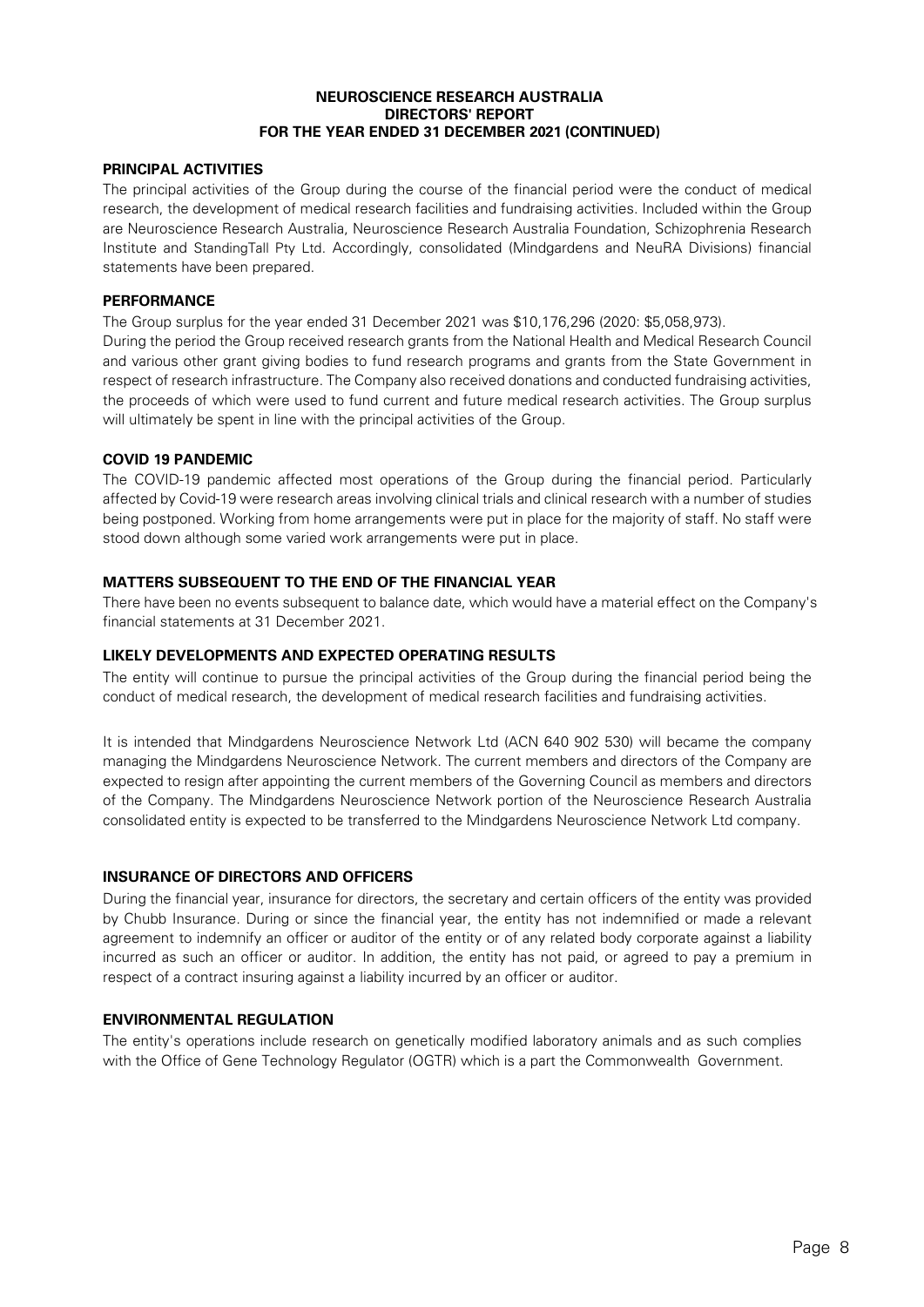# **OBJECTIVES AND STRATEGY**

The Group's principal activities were the conduct of medical research in the neurosciences, development of medical research facilities and fundraising to support these activities.

Our vision is to prevent and cure disease and disability of the brain and nervous system through leadership, excellence and innovation in neuroscience research. The mission is implemented through a Strategic Plan (2021-2022) which focuses on specific objectives in the following areas: Research, People & Culture, Funding, Governance Facilities & Services, and Profile.

Annual measures of success include attracting research group leaders and identifying priority areas of research for expanded activity and enhancement of existing research, increased value of grants and philanthropic support received and an increase in the number of research findings which are published in peer reviewed journals. In the longer term, the medical research activities will lead to advances in knowledge which can be translated into improvements in diagnosis, treatment, prevention or cure and these broader objectives can be assessed by assessment of the health, social and wealth impacts of specific advances.

### **MEMBERS LIABILITY**

The Company is a company limited by guarantee and without share capital. In accordance with the constitution of the Company, every member of the Company undertakes to contribute an amount limited to \$20 per member to the assets of the Company in the event of it being wound up while he or she is a member or within one year afterwards for payment of the debts and liabilities of the Company contracted before he or she ceases to be a member and of the costs, charges, and expenses of winding up and for the adjustment of the rights of the contributories among themselves. The total amount that members of the Company are liable to contribute if the Company is wound up is \$220 (2020: \$220).

# **AUDITOR'S INDEPENDENCE DECLARATION UNDER SUBDIVISION 60-C SECTION 60-40 OF AUSTRALIAN CHARITIES AND NOT-FOR-PROFITS COMMISSION ACT 2012**

The Lead auditor's independence declaration is set out on page 10 and forms part of the directors' report for the year ended 31 December 2021.

Signed in accordance with a resolution of the directors:

Dated at Sydney this 12<sup>th</sup> day of April 2022

**JOHN GRILL AO PETER SCHOFIELD AO**  Chair Chief Executive Officer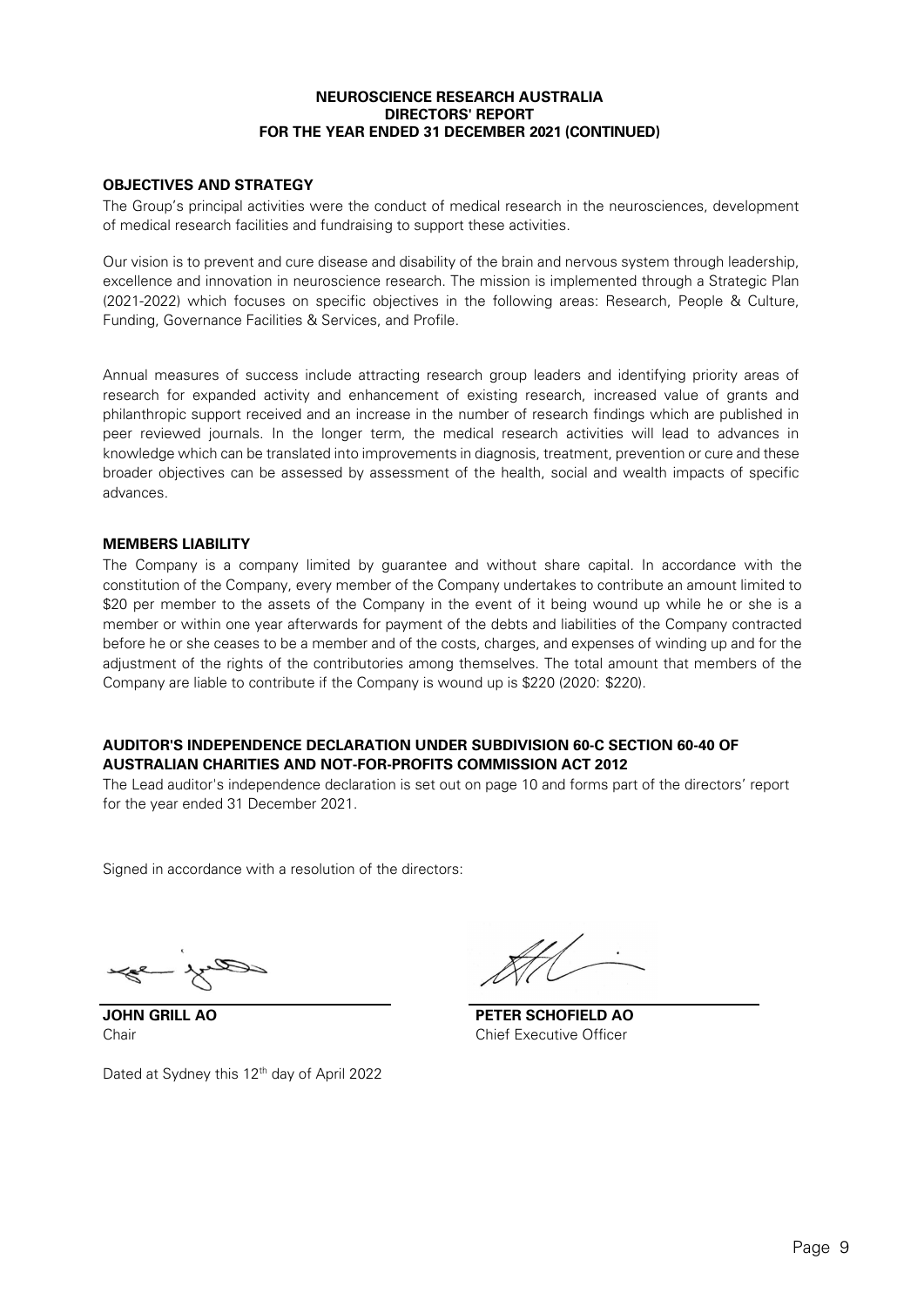

# Auditor's Independence Declaration under subdivision 60-C section 60-40 of Australian Charities and Not-for-profits Commission Act 2012

# To: the members of Neuroscience Research Australia

I declare that, to the best of my knowledge and belief, in relation to the audit for the financial year ended 31 December 2021 there have been:

- i. no contraventions of the auditor independence requirements as set out in the Australian Charities and Not-for-profits Commission Act 2012 in relation to the audit; and
- ii. no contraventions of any applicable code of professional conduct in relation to the audit.

KMC

 $l_{22}$ 

KPMG Warwick Shanks Partner

Sydney

12 April 2022

KPMG, an Australian partnership and a member firm of the KPMG global organisation of independent member firms affiliated with KPMG International Limited, a private English company limited by guarantee. All rights reserved. The KPMG name and logo are trademarks used under license by the independent member firms of the KPMG global organisation. Liability limited by a scheme approved under Professional Standards Legislation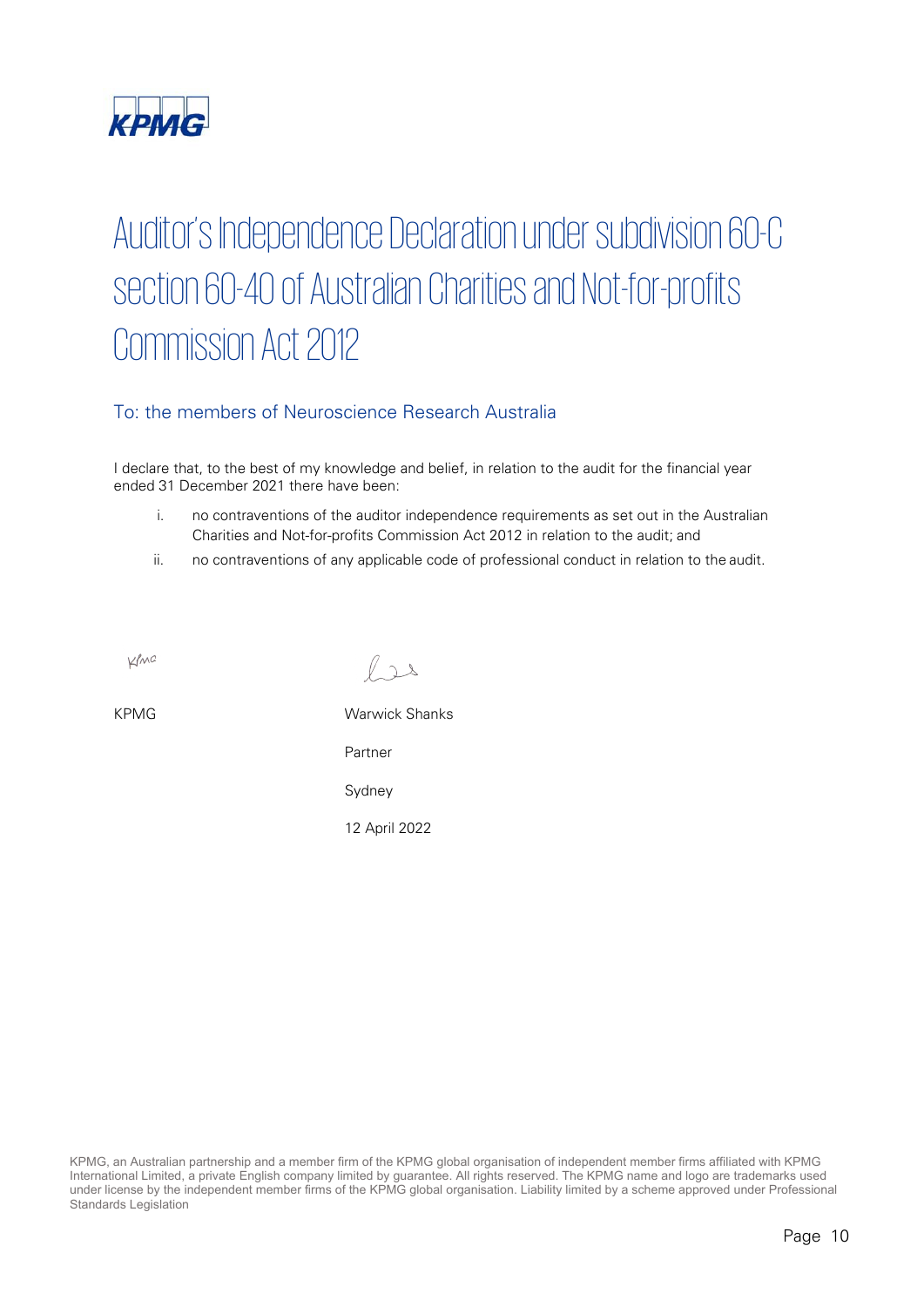# **NEUROSCIENCE RESEARCH AUSTRALIA CONSOLIDATED STATEMENT OF TOTAL COMPREHENSIVE INCOME FOR THE YEAR ENDED 31 DECEMBER 2021**

|                                                                                                                            | <b>Note</b>    | 2021           | 2020           |
|----------------------------------------------------------------------------------------------------------------------------|----------------|----------------|----------------|
| <b>REVENUE</b>                                                                                                             |                | \$             | S              |
| Grant revenue                                                                                                              | $\overline{4}$ | 28,465,667     | 24,509,593     |
| Donations and fundraising                                                                                                  |                | 10,731,785     | 6,720,564      |
| JobKeeper                                                                                                                  |                | 12,500         | 4,435,700      |
| Sale of goods                                                                                                              |                | 12,576         | 10,570         |
| Conference revenue                                                                                                         |                | 144,132        | 89,362         |
| Laboratory services                                                                                                        |                | 287,944        | 196,731        |
| Sponsorship income                                                                                                         |                | 80             | 100            |
| Other revenues from ordinary activities                                                                                    |                | 838,624        | 898,417        |
| <b>TOTAL REVENUE FROM ORDINARY ACTIVITIES</b>                                                                              |                | 40,493,308     | 36,861,037     |
| <b>EXPENSES</b>                                                                                                            |                |                |                |
| Personnel expenses                                                                                                         | 5              | (18, 514, 569) | (18, 441, 882) |
| Other expenses                                                                                                             | 6              | (11, 012, 358) | (12, 188, 788) |
| <b>TOTAL EXPENSES</b>                                                                                                      |                | (29, 526, 927) | (30, 630, 670) |
| <b>SURPLUS FROM OPERATING ACTIVITIES EXCLUDING</b><br><b>NET FINANCE INCOME, DEPRECIATION &amp;</b><br><b>AMORTISATION</b> |                | 10,966,381     | 6,230,367      |
| Depreciation and amortisation expense                                                                                      | 11             | (2,727,999)    | (2,931,481)    |
| <b>RESULTS FROM OPERATING ACTIVITIES</b>                                                                                   |                | 8,238,382      | 3,298,886      |
| Finance income                                                                                                             |                | 2,240,676      | 1,885,801      |
| Finance expenses                                                                                                           |                | (302, 762)     | (125, 714)     |
| <b>NET FINANCE INCOME</b>                                                                                                  | 7              | 1,937,914      | 1,760,087      |
| <b>SURPLUS FOR THE YEAR</b>                                                                                                |                | 10,176,296     | 5,058,973      |
| <b>TOTAL COMPREHENSIVE INCOME FOR THE YEAR</b>                                                                             |                | 10,176,296     | 5,058,973      |

The Company administers the Mindgardens Alliance on behalf of the Mindgardens Alliance members. As such, Mindgardens Alliance funds are included within the balances in the Total Comprehensive Income for the Year. Refer to note 16 for breakdown of the Mindgardens Alliance results.

The consolidated statement of total comprehensive income is to be read in conjunction with the notes to the financial statements set out on pages 15 to 30.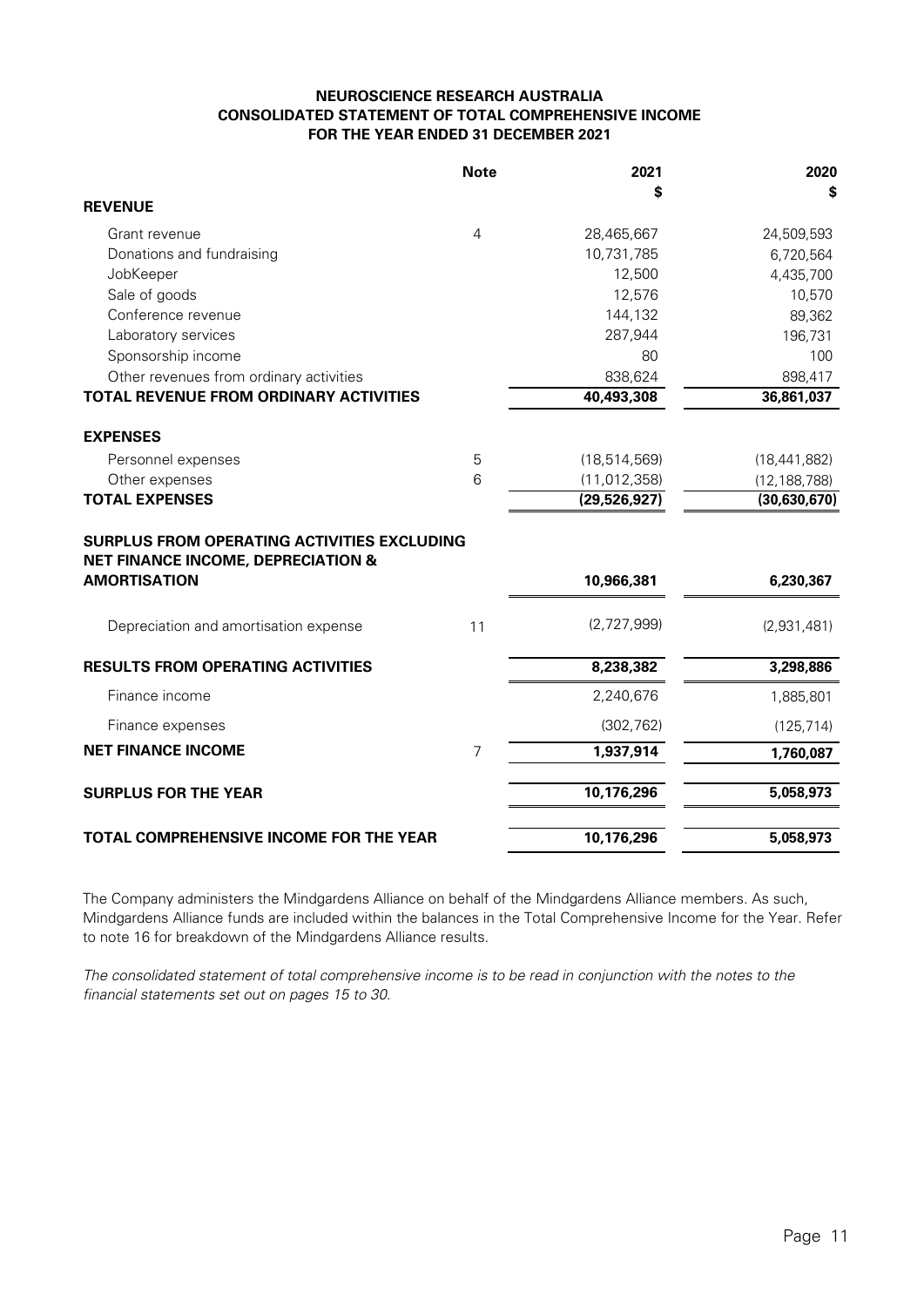# **NEUROSCIENCE RESEARCH AUSTRALIA CONSOLIDATED STATEMENT OF FINANCIAL POSITION AS AT 31 DECEMBER 2021**

|                                                     | <b>Note</b> | 2021<br>S   | 2020<br>\$    |
|-----------------------------------------------------|-------------|-------------|---------------|
| <b>CURRENT ASSETS</b>                               |             |             |               |
| Cash and cash equivalents                           | 8           | 1,883,373   | 2,768,782     |
| Trade and other receivables                         | 9           | 5,846,086   | 4,577,192     |
| <b>Other Financial assets</b>                       | 10          | 47,863,832  | 37,246,262    |
| Inventory                                           |             | 20,183      | 25,606        |
| <b>TOTAL CURRENT ASSETS</b>                         |             | 55,613,474  | 44,617,842    |
| <b>NON-CURRENT ASSETS</b>                           | 11          | 57,144,218  |               |
| Property, plant and equipment                       |             |             | 59,546,301    |
| <b>TOTAL NON-CURRENT ASSETS</b>                     |             | 57,144,218  | 59,546,301    |
| <b>TOTAL ASSETS</b>                                 |             | 112,757,692 | 104, 164, 143 |
| <b>CURRENT LIABILITIES</b>                          |             |             |               |
| Trade and other payables                            | 12          | 1,877,958   | 2,398,997     |
| Employee benefits                                   | 13          | 2,968,984   | 2,682,262     |
| Deferred revenue                                    | 14          | 7,122,818   | 8,495,403     |
| <b>TOTAL CURRENT LIABILITIES</b>                    |             | 11,969,760  | 13,576,662    |
| <b>NON-CURRENT LIABILITIES</b>                      |             |             |               |
| Employee benefits                                   | 13          | 394,867     | 370,712       |
| <b>TOTAL NON-CURRENT LIABILITIES</b>                |             | 394,867     | 370,712       |
| <b>TOTAL LIABILITIES</b>                            |             | 12,364,627  | 13,947,374    |
|                                                     |             |             |               |
| <b>NET ASSETS</b>                                   |             | 100,393,065 | 90,216,769    |
| <b>MEMBERS' FUNDS</b>                               |             |             |               |
| <b>Retained Surplus</b>                             |             | 95,562,347  | 87,470,773    |
| Retained Surplus - Mindgardens Alliance             |             | 3,621,933   | 1,238,085     |
| Retained Surplus - Schizophrenia Research Institute |             | 1,208,785   | 1,507,911     |
| <b>TOTAL MEMBERS' FUNDS</b>                         |             | 100,393,065 | 90,216,769    |

The consolidated statement of financial position is to be read in conjunction with the notes to the financial statements set out on pages 15 to 30.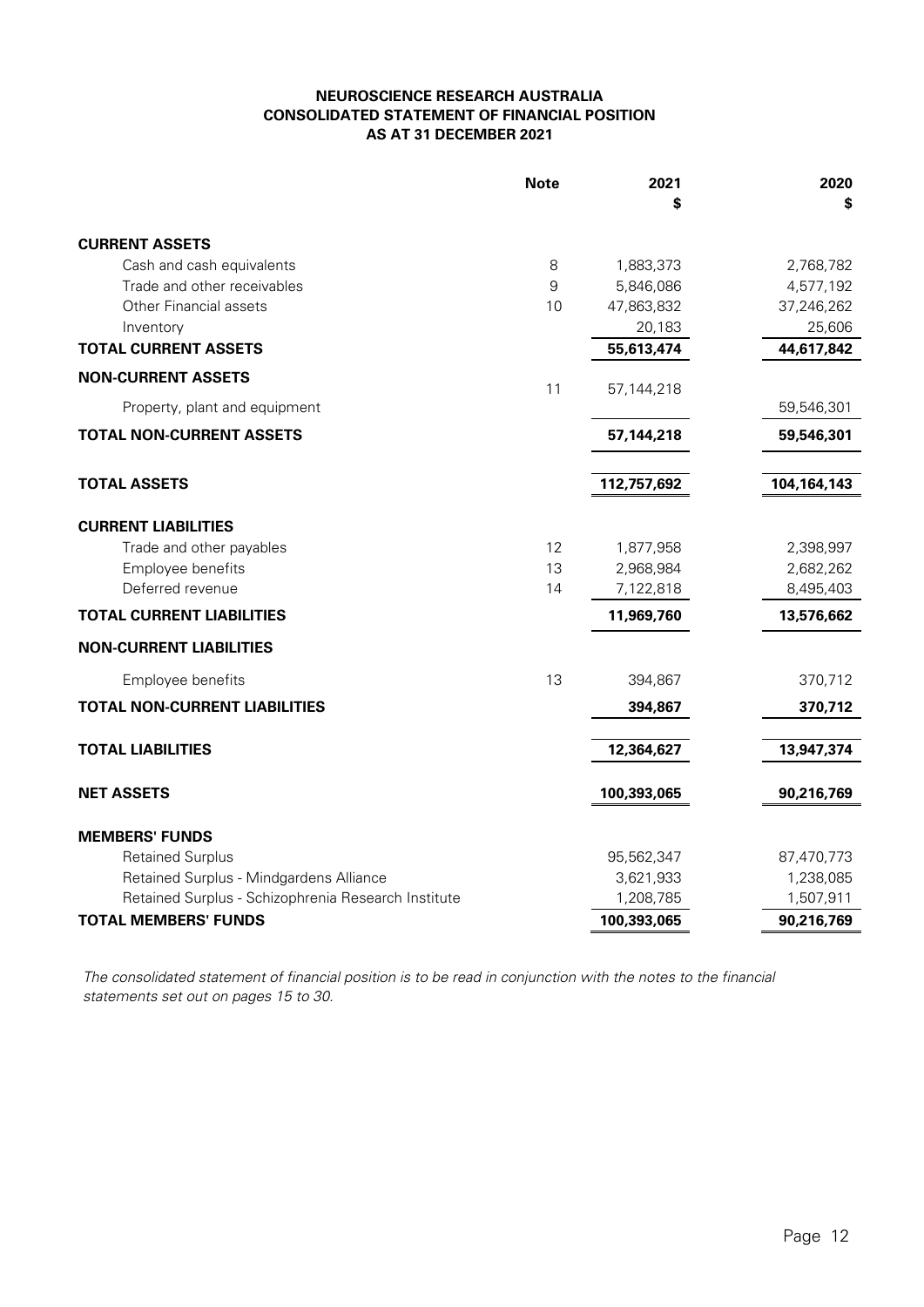# **NEUROSCIENCE RESEARCH AUSTRALIA STATEMENT OF CHANGES IN MEMBERS FUNDS FOR THE YEAR ENDED 31 DECEMBER 2021**

|                                                                        | <b>Retained</b><br><b>Surplus</b><br>Schizophrenia<br><b>Research</b><br>Institute | <b>Retained</b><br><b>Surplus</b> | <b>Retained</b><br><b>Surplus</b><br><b>Mindgardens</b><br><b>Alliance</b> | <b>Total Members'</b><br><b>Funds</b> |
|------------------------------------------------------------------------|------------------------------------------------------------------------------------|-----------------------------------|----------------------------------------------------------------------------|---------------------------------------|
|                                                                        | \$                                                                                 | \$                                | \$                                                                         | \$                                    |
| <b>OPENING BALANCE AT 1 JANUARY 2020</b>                               | 2,803,949                                                                          | 81,283,946                        | 1,069,901                                                                  | 85, 157, 796                          |
| Surplus for the year                                                   |                                                                                    | 5,058,973                         |                                                                            | 5,058,973                             |
| Recognition of operating result of Schizophrenia<br>Research Institute | (1, 296, 038)                                                                      | 1,296,038                         |                                                                            |                                       |
| Recognition of operating result of Mindgardens<br>Alliance             |                                                                                    | (168, 184)                        | 168,184                                                                    |                                       |
| <b>TOTAL COMPREHENSIVE INCOME FOR YEAR</b>                             | (1, 296, 038)                                                                      | 6,186,827                         | 168,184                                                                    | 5,058,973                             |
| <b>CLOSING BALANCE AT 31 DECEMBER 2020</b>                             | 1,507,911                                                                          | 87,470,773                        | 1,238,085                                                                  | 90,216,769                            |
| <b>OPENING BALANCE AT 1 JANUARY 2021</b>                               | 1,507,911                                                                          | 87,470,773                        | 1,238,085                                                                  | 90,216,769                            |
| Surplus for the year                                                   |                                                                                    | 10,176,296                        |                                                                            | 10,176,296                            |
| Recognition of operating result of Schizophrenia<br>Research Institute | (299, 126)                                                                         | 299,126                           |                                                                            |                                       |
| Recognition of operating result of Mindgardens<br>Alliance             |                                                                                    | (2,383,848)                       | 2,383,848                                                                  |                                       |
| <b>TOTAL COMPREHENSIVE INCOME FOR YEAR</b>                             | (299, 126)                                                                         | 8,091,574                         | 2,383,848                                                                  | 10,176,296                            |
| <b>CLOSING BALANCE AT 31 DECEMBER 2021</b>                             | 1,208,785                                                                          | 95,562,347                        | 3,621,933                                                                  | 100,393,065                           |

The statement of changes in member funds is to be read in conjunction with the notes to the financial statements set out on pages 15 to 30.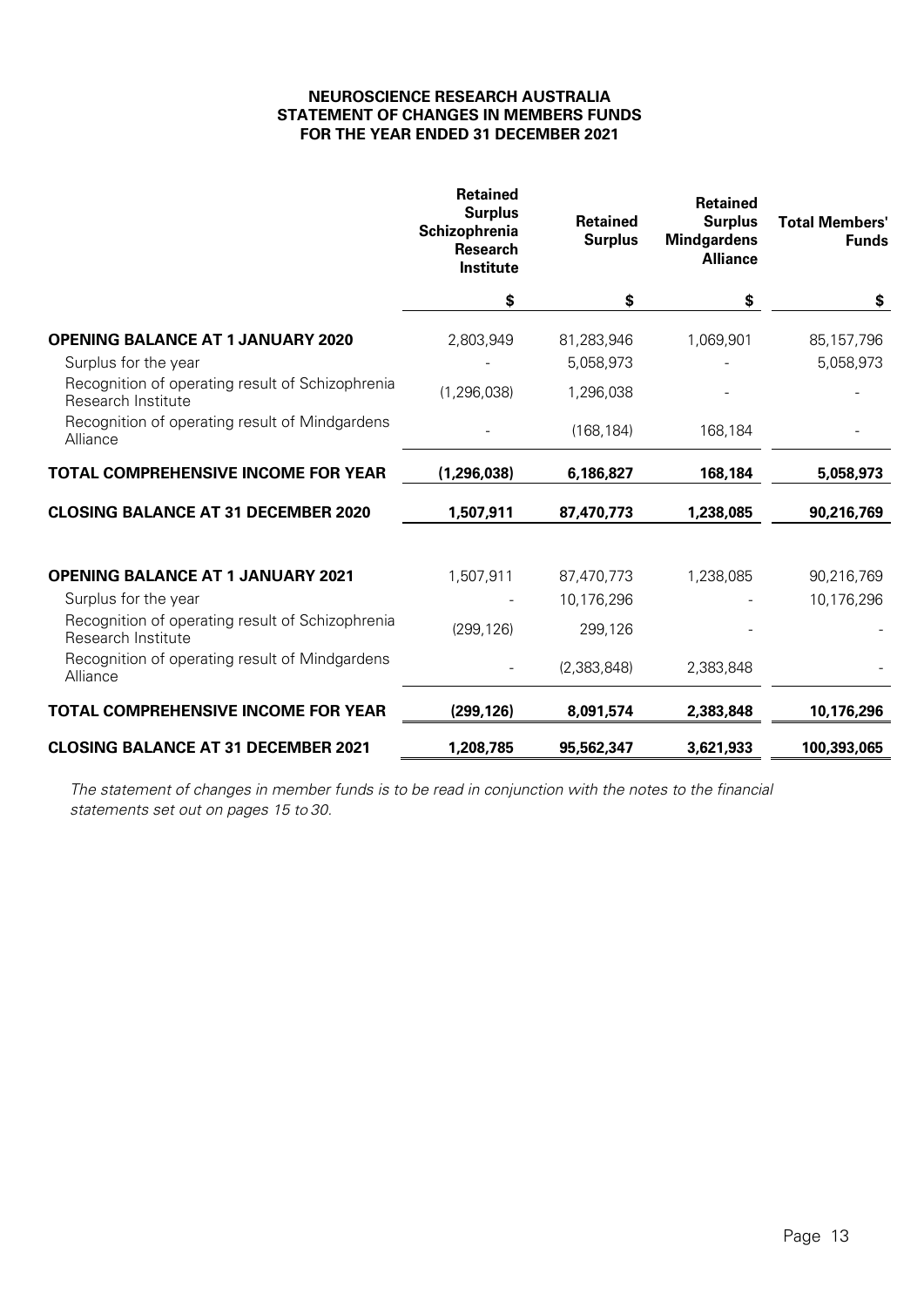# **NEUROSCIENCE RESEARCH AUSTRALIA CONSOLIDATED STATEMENT OF CASH FLOWS FOR THE YEAR ENDED 31 DECEMBER 2021**

|                                                                                                      | <b>Note</b> | 2021           | 2020                  |
|------------------------------------------------------------------------------------------------------|-------------|----------------|-----------------------|
|                                                                                                      |             | \$             | \$                    |
| <b>CASH FLOWS FROM OPERATING ACTIVITIES</b>                                                          |             |                |                       |
| Grants received                                                                                      |             | 28,670,755     | 22,884,036            |
| Receipts from donations and fundraising                                                              |             | 10,731,785     | 6,720,564             |
| JobKeeper payment receipt                                                                            |             | 12,500         | 3,900,650             |
| Conference receipts                                                                                  |             | 158,545        | 98,298                |
| Laboratory services                                                                                  |             | 316,738        | 216,404               |
| Interest received                                                                                    |             | 187,337        | 77,473                |
| Other                                                                                                |             | 936,408        | 999,996               |
| Payments to suppliers and employees                                                                  |             | (32, 706, 568) | (32, 867, 145)        |
| <b>NET CASH PROVIDED BY OPERATING ACTIVITIES</b>                                                     | 17          | 8,307,500      | 2,030,276             |
| <b>CASH FLOWS FROM INVESTING ACTIVITIES</b>                                                          |             |                |                       |
|                                                                                                      |             | 221            |                       |
| Proceeds from disposal of property, plant and equipment<br>Net investments in other financial assets |             | (10,072,548)   | 10,000<br>(2,497,262) |
|                                                                                                      |             |                |                       |
| Acquisitions of property, plant and equipment                                                        |             | (326, 137)     | (891, 150)            |
| Dividends received from investments                                                                  |             | 1,205,555      | 859,653               |
| <b>NET CASH USED IN INVESTING ACTIVITIES</b>                                                         |             | (9, 192, 909)  | (2,518,759)           |
| <b>NET DECREASE IN CASH AND CASH EQUIVALENTS</b>                                                     |             | (885, 409)     | (488, 483)            |
| Cash and cash equivalents at the beginning of the financial year                                     |             | 2,768,782      | 3,257,265             |
| CASH AND CASH EQUIVALENTS AT THE END OF THE YEAR                                                     | 8           | 1,883,373      | 2,768,782             |

The consolidated statement of cash flows is to be read in conjunction with the notes to the financial statements set out on pages 15 to 30.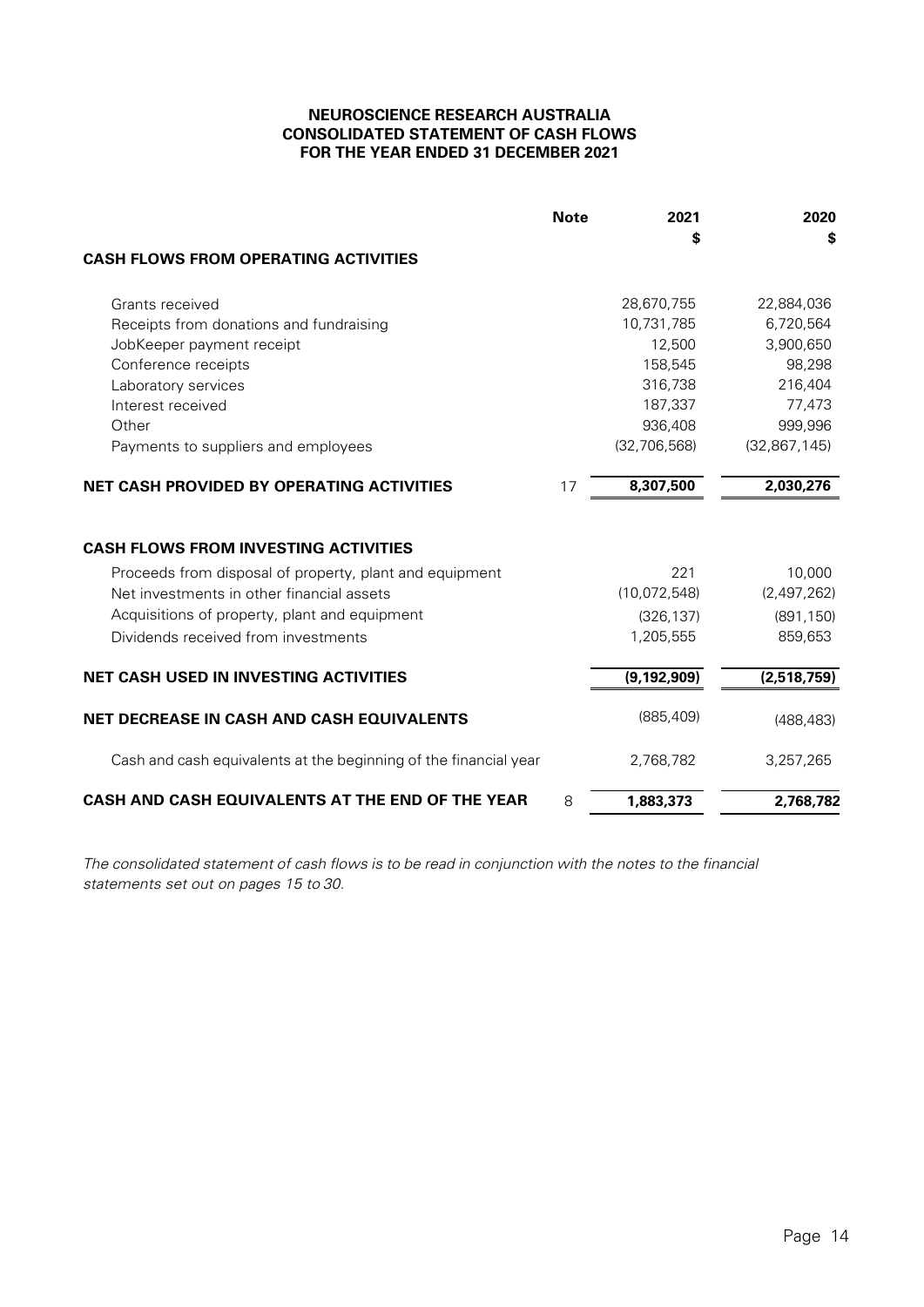# **1 REPORTING ENTITY**

Neuroscience Research Australia (the "Company") is a company incorporated and domiciled in Australia as a Company limited by guarantee. The consolidated financial statements of the Company as at and for the year ended 31 December 2021 comprise the Company and its subsidiaries (together referred to as the "Group" and individually as "group entities").

The principal activities of the Group during the course of the financial period were the conduct of medical research, the development of medical research facilities and fundraising activities.

### **Registered Office and Principal place of Business**

Neuroscience Research Australia Margarete Ainsworth Building 139 Barker St Randwick NSW 2031

# **2 BASIS OF PREPARATION**

### **(a) Statement of Compliance**

The consolidated financial statements are Tier 2 general purpose financial statements which have been prepared in accordance with the Australian Accounting Standards - Reduced Disclosure Requirements adopted by the Australian Accounting Standards Board and the Australian Charities and Not-for-Profits Commission Act 2012. The consolidated financial statements do not comply with International Financial Reporting Standards (IFRSs) as the Company has adopted the exemptions allowed for not-for-profit organisations under AASB 101 Presentation of financial statements.

# **(b) Basis of measurement**

The financial statements have been prepared on the historical cost basis, except for financial assets recognised through profit or loss which have been measured at fair value.

### **(c) Functional and presentation currency**

These consolidated financial statements are presented in Australian dollars, which is the Company's functional currency.

### **(d) Use of estimates and judgements**

The preparation of consolidated financial statements requires management to make judgements, estimates and assumptions that affect the application of accounting policies and the reported amounts of assets, liabilities, income and expenses. Actual results may differ from these estimates.

Estimates and underlying assumptions are reviewed on an ongoing basis. Revisions to accounting estimates are recognised in the period in which the estimate is revised and in any future periods affected.

Information about critical judgements in applying accounting policies that have the most significant effect on the amounts recognised in the financial statements and assumptions and estimation uncertainties that have a significant risk of resulting in a material adjustment within the next financial year, are included in the notes to the financial statements.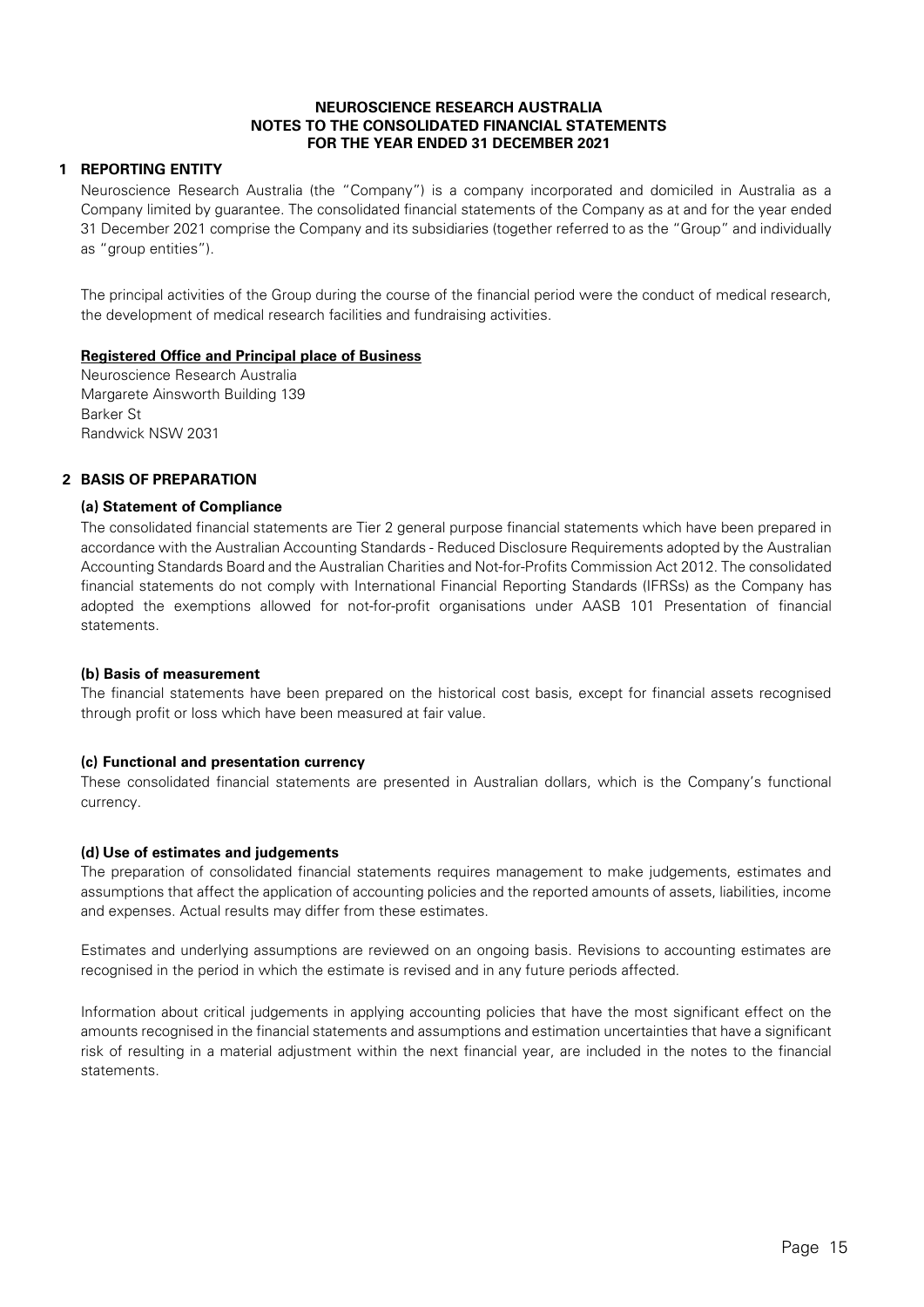# **2 BASIS OF PREPARATION (CONTINUED)**

### **(e) Going Concern**

The consolidated financial statements have been prepared on a going concern basis, which contemplates the continuity of normal business activities and realisation of assets and settlement of liabilities in the ordinary course of business.

# **3 SUMMARY OF SIGNIFICANT ACCOUNTING POLICIES**

# **Financial Instruments**

# (i) Recognition and derecognition

Financial assets and financial liabilities are recognised when the Company becomes a party to the contractual provisions of a financial instrument.

Financial assets are derecognised when the contractual rights to the cash flows from the financial asset expire, or when the financial asset and substantially all the risks and rewards are transferred.

A financial liability is derecognised when it is extinguished, discharged, cancelled or expires.

# (ii) Classification and measurement of financial assets

Financial assets are classified according to their business model and the characteristics of their contractual cash flows. Except for those trade receivables that do not contain a significant financing component and are measured at the transaction price, all financial assets are initially measured at fair value adjusted for transaction costs (where applicable).

### (iii) Subsequent measurement of financial assets

For the purposes of subsequent measurement, financial assets, other than those designated and effective as hedging instruments, are classified into the following four categories:

- Financial assets at amortised cost;
- Financial assets at fair value through profit or loss (FVTPL);
- Debt instruments at fair value through other comprehensive income (FVTOCI); and
- Equity instruments at FVTOCI

All income and expenses relating to financial assets that are recognised in profit or loss are presented within finance costs, finance income or other financial items, except for impairment of trade receivables which is presented within other expenses.

### (a) Financial assets at amortised cost

Financial assets with contractual cash flows representing solely payments of principal and interest and held within a business model of 'hold to collect' contractual cash flows are accounted for at amortised cost using the effective interest method. The Group's receivables fall into this category of financial instruments.

Receivables comprise cash and cash equivalents, term deposits and trade and other receivables.

### (b) Financial assets at fair value through profit or loss (FVTPL)

These assets are subsequently measured at fair value. Net gains and losses, including any interest or dividend income, are recognised in profit or loss.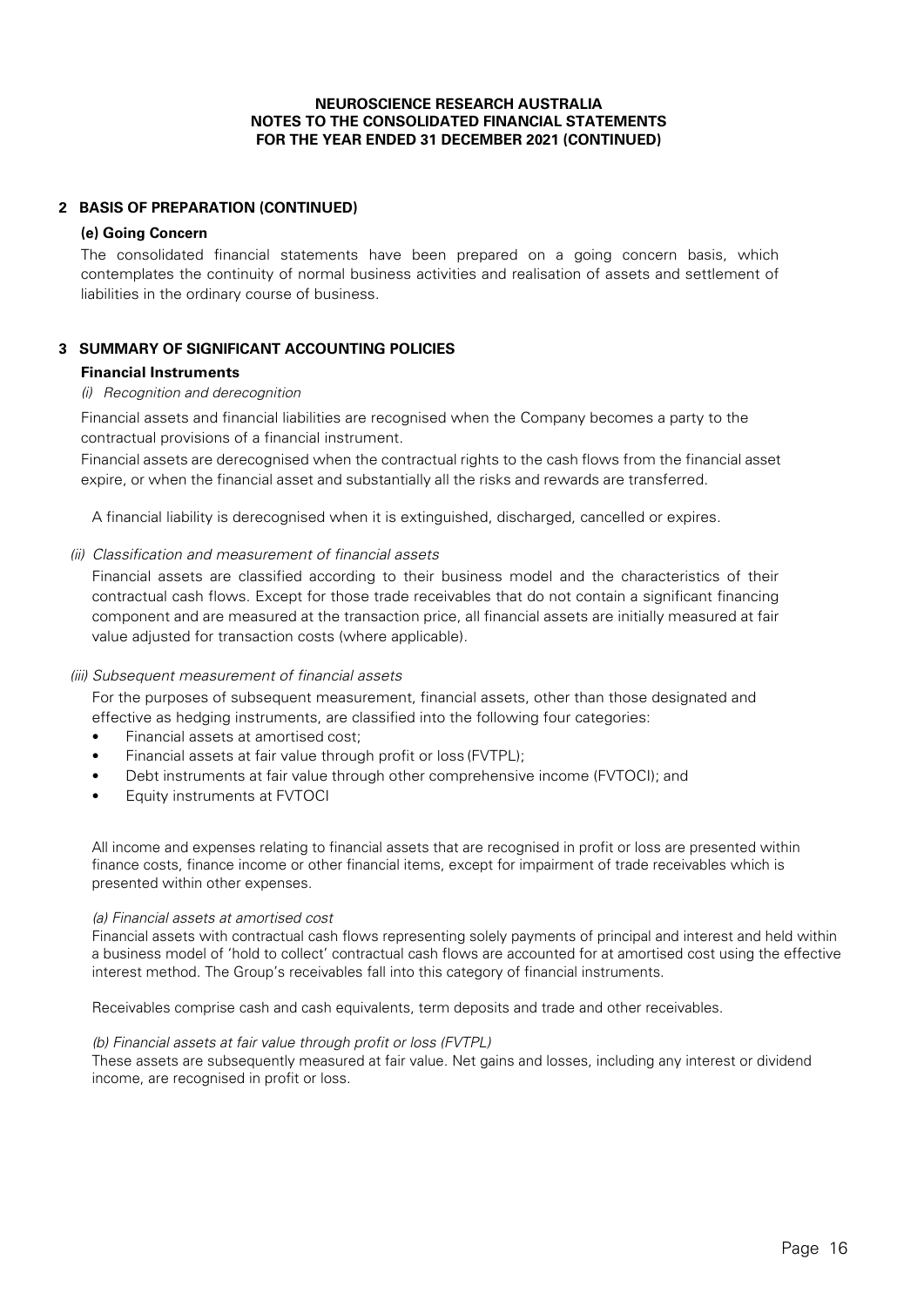# **3 SUMMARY OF SIGNIFICANT ACCOUNTING POLICIES (CONTINUED)**

### **(a) Financial Instruments (continued)**

#### (iv) Impairment of financial assets

In relation to the impairment of financial assets, AASB 9 requires an expected credit loss model as opposed to an incurred credit loss model under AASB 139. The expected credit loss model requires the Group to account for expected credit losses and changes in those expected credit losses at each reporting date to reflect changes in credit risk since initial recognition of the financial assets. In other words, it is no longer necessary for a credit event to have occurred before credit losses are recognised.

The Group has the following types of financial assets that are subject to AASB 9's expected credit loss model:

• Trade and other receivables

Trade and other receivables do not contain a significant financing element and therefore expected credit losses are measured using the simplified approach permitted by AASB 9, however no material impact to the financial statement based on the expected credit loss model. While cash and cash equivalents are also subject to the impairment requirements of AASB 9, there has been no identification of any impairment loss.

#### (a) Trade and other receivables and contract assets

Trade and other receivables and contract assets are impaired if objective evidence indicates that a loss event has occurred after the initial recognition of the asset, and that the loss event had a negative effect on the estimated future cash flows of that asset that can be estimated reliably.

Objective evidence that financial assets are impaired includes default or delinquency by a debtor, restructuring of an amount due to the Group on terms that the Group would not consider otherwise, indicators that a debtor or issuer will enter bankruptcy.

As most of these instruments have a high credit rating, the likelihood of default is deemed to be small. However, at each reporting date the Group assesses whether there has been a significant increase in the credit risk of the instrument. In assessing these risks, the Group relies on readily available information such as the credit ratings issued by the major credit rating agencies for the respective asset. The Group only holds simple financial instruments for which specific credit ratings are usually available. In the unlikely event that there is no or only little information on factors influencing the ratings of the asset available, the Group would aggregate similar instruments into a portfolio to assess on this basis whether there has been a significant increase in credit risk. In addition, the Group considers other indicators such as adverse changes in business, economic or financial conditions that could affect the borrower's ability to meet its debt obligation or unexpected changes in the borrowers operating results. Should any of these indicators imply a significant increase in the instrument's credit risk, the Group recognises for this instrument or class of instruments the lifetime expected credit losses.

#### (v) Classification and measurement of financial liabilities

The Group's financial liabilities include trade and other payables.

Financial liabilities are initially measured at fair value, and, where applicable, adjusted for transaction costs unless the Group designated a financial liability at fair value through profit or loss.

Subsequently, financial liabilities are measured at amortised cost using the effective interest method except for derivatives and financial liabilities designated at FVTPL, which are carried subsequently at fair value with gains or losses recognised in profit or loss (other than derivative financial instruments that are designated and effective as hedging instruments).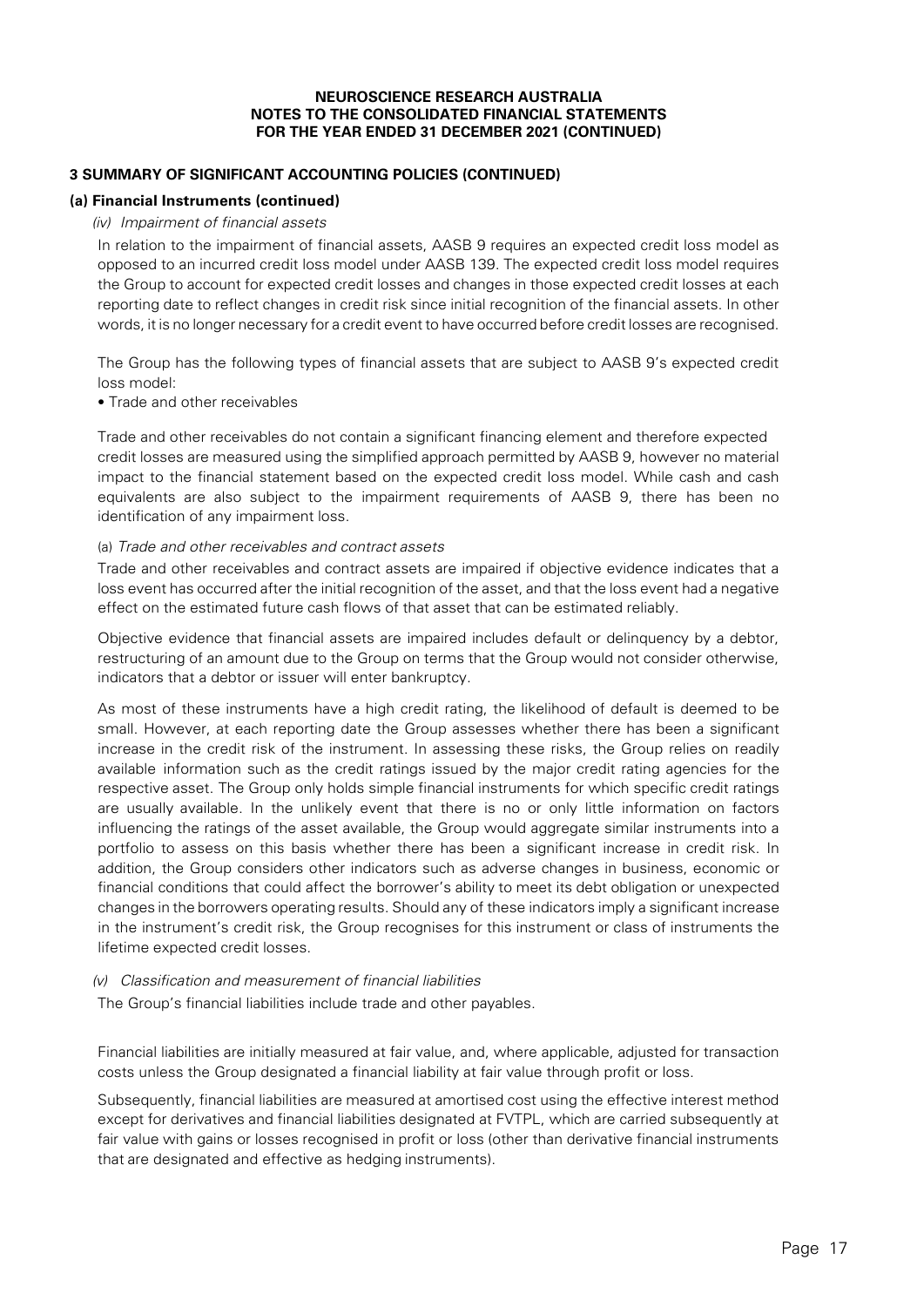# **3 SUMMARY OF SIGNIFICANT ACCOUNTING POLICIES (CONTINUED)**

#### **(b) Property, Plant and Equipment**

#### *(i) Recognition and measurement*

Items of property, plant and equipment are measured at cost less accumulated depreciation and accumulated impairment losses. Cost includes expenditures that are directly attributable to the acquisition of the asset.

When parts of an item of property, plant and equipment have different useful lives, they are accounted for as separate items (major components) of property, plant and equipment.

The gain or loss on disposal of an item of property, plant and equipment is determined by comparing the proceeds from disposal with the carrying amount of the property, plant and equipment and is recognised net within other income/other expenses in profit or loss.

#### *(ii)* Subsequent costs

The cost of replacing a component of an item of property, plant and equipment is recognised in the carrying amount of the item if it is probable that the future economic benefits embodied within the component will flow to the Group and its cost can be measured reliably. The carrying amount of the replaced component is derecognised. The costs of the day-to-day servicing of property, plant and equipment are recognised in profit or loss as incurred.

#### (iii) Depreciation

Depreciation is recognised in profit or loss over the estimated useful lives of each part of an item of property, plant and equipment. The estimated depreciation rates used during the current and comparative periods are as follows:

|                         | 2021        | 2020        |
|-------------------------|-------------|-------------|
| Leasehold improvements: | 3.03%       | 3.03%       |
| · Motor vehicles:       | 22.50%      | 22.50%      |
| · Plant and Equipment:  | 3.00-33.00% | 3.00-33.00% |
| Furniture and Fittings: | 20.00%      | 20.00%      |
| · Buildings             | 3.09%       | 3.09%       |

Depreciation methods, depreciation rates and residual values are reviewed at each reporting date and adjusted if appropriate.

#### **(c) Inventories**

Inventories are stated at the lower of either cost or net realisable value.

### **(d) Employee Benefits**

#### *(i) Defined contribution superannuation funds*

A defined contribution plan is a post-employment benefit plan under which an entity pays fixed contributions into a separate entity and will have no legal or constructive obligation to pay further amounts. Obligations for contributions to defined contribution plans are recognised as an employee benefit expense in profit or loss in the periods during which services are rendered by employees.

#### *(ii) Other long-term employee benefits*

The Group's net obligation in respect of long-term employee benefits is the amount of future benefit that employees have earned in return for their service in the current and prior periods plus related oncosts; that benefit is discounted to determine its present value, and the fair value of any related assets is deducted. The discount rate is the yield at the reporting date on government bonds that have maturity dates approximating the terms of the consolidated entity's obligations.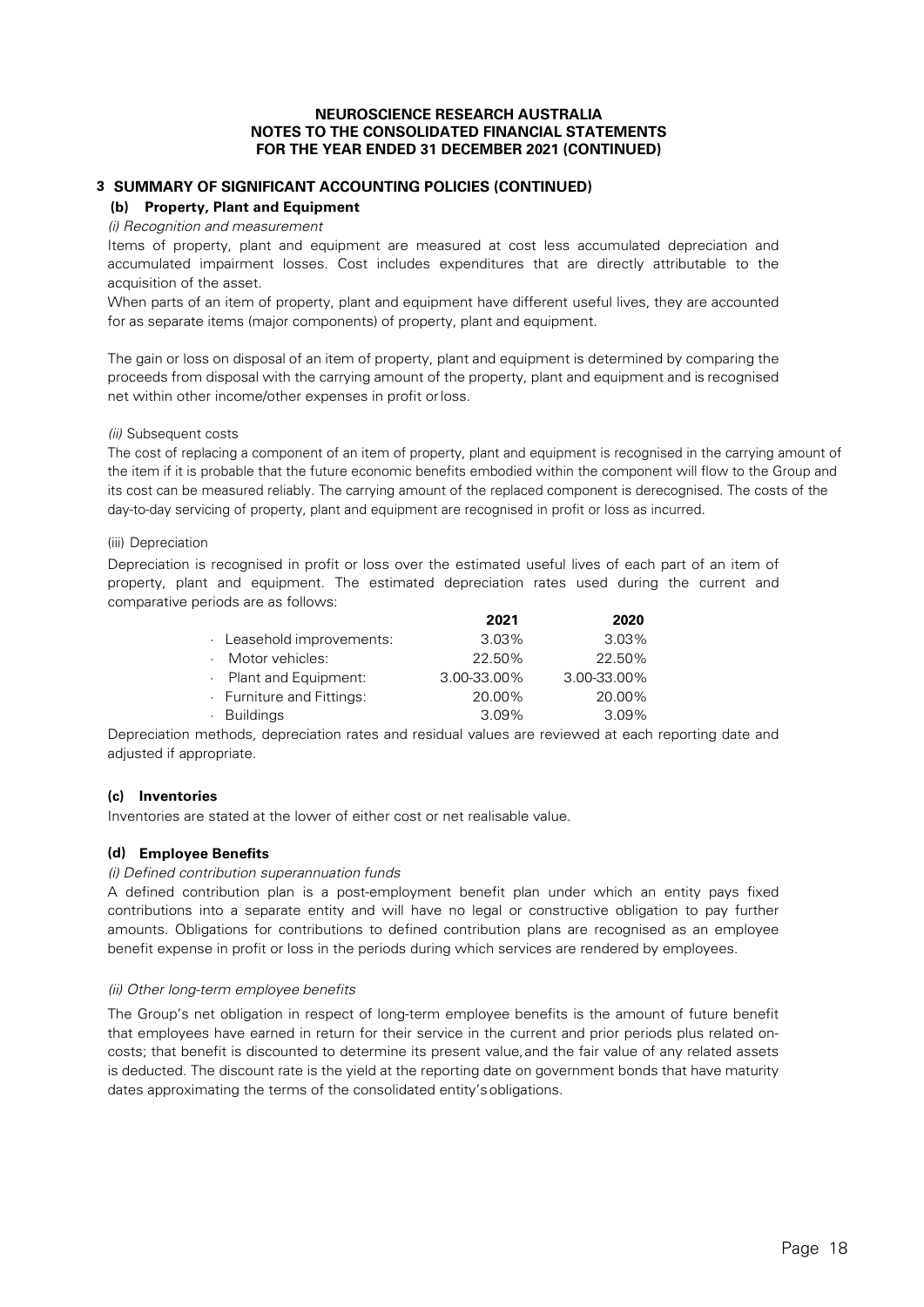# **3 SUMMARY OF SIGNIFICANT ACCOUNTING POLICIES (CONTINUED)**

# **(d) Employee Benefits (continued)**

## (iii) Short-term benefits

Short-term employee benefit obligations are measured on an undiscounted basis and are expensed as the related service is provided. A liability is recognised for the amount expected to be paid under shortterm cash bonus or profit-sharing plans if the consolidated entity has a present legal or constructive obligation to pay this amount as a result of past service provided by the employee and the obligation can be estimated reliably.

#### **(e) Revenue**

#### Revenue recognition policy for revenue from contracts with customers (AASB 15)

AASB 15 requires revenue to be recognised when control of a promised good or service is passed to the customer at an amount which reflects the expected consideration. The customer for these contracts is the fund provider. Revenue is recognised by applying a five-step model as follows:

- 1. Identify the contract with the customer
- 2. Identify the performance obligations
- 3. Determine the transaction price
- 4. Allocate the transaction price
- 5. Recognise revenue

Generally, the timing of the payment for sale of goods and rendering of services corresponds closely to the timing of satisfaction of the performance obligations, however where there is a difference, it will result in the recognition of a receivable, contract asset or contract liability.

None of the revenue streams of the company have any significant financing terms as there is less than 12 months between receipt of funds and satisfaction of performance obligations.

#### **Grant income (Research)**

Government and other grants are recognised initially as deferred income at fair value when there is reasonable assurance that they will be received and that the Group will comply with the conditions associated with the grant. Grants that compensate the Group for expenses incurred are recognised in profit or loss as other income on a systematic basis in the same periods in which the expenses are recognised.

### **Grant income (Non- research)**

Grant income arising from an agreement which contains enforceable and sufficiently specific performance obligations is recognised when control of each performance obligations is satisfied.

Within grant agreements there may be some performance obligations where control transfers at a point in time and others which have continuous transfer of control over the life of the contract.

Where control is transferred over time, generally the revenue is recognition based on either cost or time incurred which best reflects the transfer of control.

### **Sales of goods**

Revenue from sales of goods comprises revenue earned from the sale of goods purchased for resale and gifts donated for resale. Sales revenue is recognised when the control of goods passes to the customer which is at the time that the goods are physically transferred. None of the items sold have any warranty attached to them.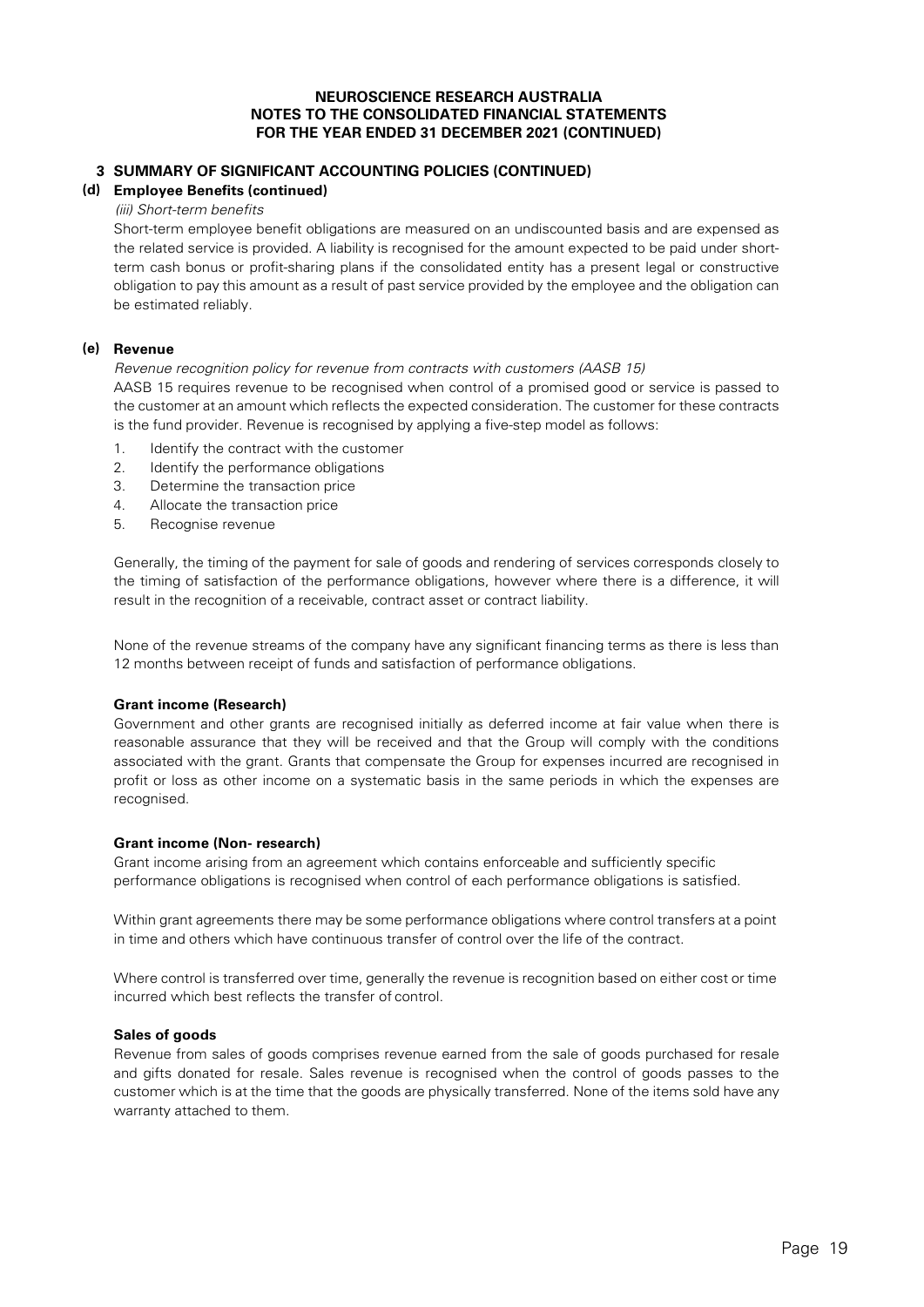# **3 SUMMARY OF SIGNIFICANT ACCOUNTING POLICIES (CONTINUED)**

### **(e) Revenue (continued)**

Revenue recognition policy for revenue streams which are either not enforceable or do not have sufficiently specific performance obligations (AASB 1058).

#### **Grant income (Non-research)**

Assets arising from grants in the scope of AASB 1058 are recognised at their fair value when the asset is received. These assets are generally cash but maybe property which has been donated or sold to the company at significantly below its fair value.

Once the asset has been recognised, the Company recognises any related liability amounts (e.g. provisions, financial liabilities).

Once the assets and liabilities have been recognised then income is recognised for any difference between the recorded asset and liability.

### **Revenue from fundraising**

#### Donations

Donations collected, including cash and goods for resale, are recognised as revenue when the company gains control of the asset.

#### Bequests

Bequests are recognised when the company is notified of an impending distribution or the bequest is received, whichever occurs earlier.

Revenue from bequests comprising of shares or other property are recognised at fair value, being the market value of the shares or property at the date the company becomes legally entitled to the shares or property.

### **Significant estimates and judgements relating to revenue**

For many of the grant agreements received, the determination of whether the contract includes sufficiently specific performance obligations was a significant judgement involving discussions with several parties at the company, review of the proposal documents prepared during the grant application phase and consideration of the terms and conditions.

Grants received by the company have been accounted for under both AASB 15 and AASB 1058 depending on the terms and conditions and decisions made.

If this determination was changed then the revenue recognition pattern would be different from that recognised in this financial report.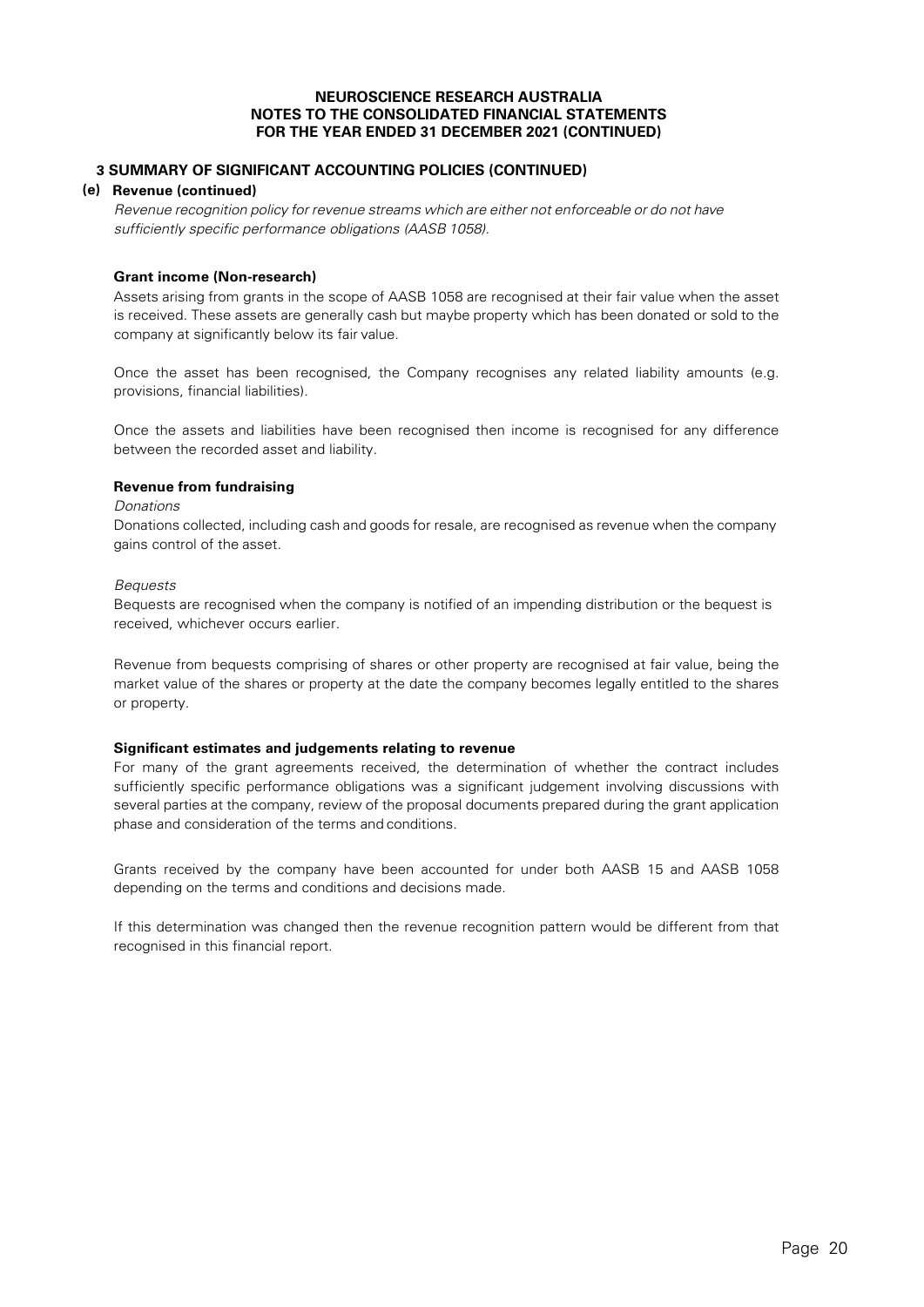# **3 SUMMARY OF SIGNIFICANT ACCOUNTING POLICIES (CONTINUED)**

### **(f) Finance Income & Costs**

Finance income comprises interest income on funds invested, dividend income and changesin the fair value of financial assets at fair value through profit or loss. Interest income is recognised as it accrues in profit or loss using the effective interest method. Dividend income is recognised in profit or loss on the date on which the Company right to receive payment isestablished.

#### **(g) Income Tax**

The Company is a registered charity and is exempt from income tax under s50-5 of the Income Tax Assessment Act 1997.

#### **(h) Goods & Services Tax**

Revenue, expenses and assets are recognised net of the amount of goods and services tax (GST), except where the amount of GST incurred is not recoverable from the Australian Tax Office (ATO). In these circumstances the GST is recognised as part of the cost of acquisition of the asset or as part of an item of the expense.

Receivables and payables are stated with the amount of GST included. The net amount of GST recoverable from, or payable to, the ATO is included as a current asset or liability in the consolidated statement of financial position.

Cash flows are included in the consolidated statement of cash flows on a gross basis. The GST components of cash flows arising from investing and financing activities, which are recoverable from, or payable to, the ATO are classified as operating cash flows.

#### **(i) New standards and interpretations not yet adopted**

A number of new standards are effective for annual periods beginning after 1 January 2022 and earlier application is permitted, however, the Company has not early adopted the new or amended standards in preparing these financial statements. Of those standards that are not yet effective there are none which are expected to have a significant impact on the Company's financial statements in the period of initial application.

### **(j) Basis of Consolidation - Subsidiaries**

Subsidiaries are entities controlled by the Company. Control exists when the Company has the power, directly or indirectly, to govern the financial and operating policies of an entity so as to obtain benefits from its activities. In assessing control, potential voting rights that presently are exercisable or convertible are taken into account. The financial statements of subsidiaries are included in the consolidated financial statements from the date that control commences until the date that control ceases.

Investments in subsidiaries are carried at their cost of acquisition in the Company's financial statements. Intragroup balances and any unrealised gains and losses or income and expenses arising from intra- group transactions, are eliminated in preparing the consolidated financial statements.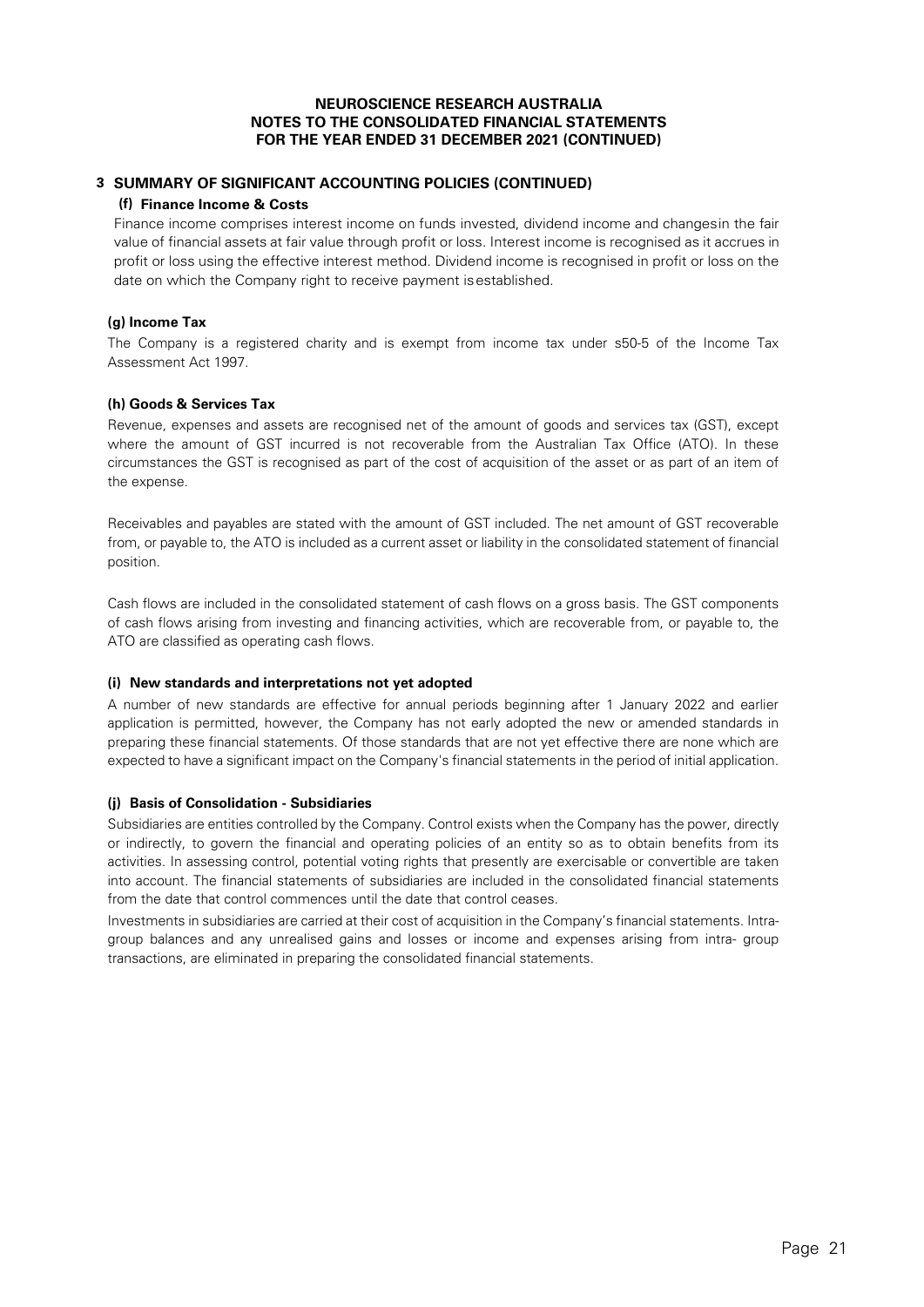### **4 GRANT REVENUE**

|                            | 2021       | 2020       |
|----------------------------|------------|------------|
|                            | \$         | \$         |
| <b>Research Grants</b>     |            |            |
| Research Income            | 18.692.919 | 16.399.834 |
| Infrastructure - MRSP      | 4,095,369  | 4,101,977  |
| Infrastructure - UNSW      | 3,959,316  | 2,840,498  |
| Infrastructure - Other     | 266,306    | 115,000    |
| Commonwealth grant         | 1,451,757  | 1,052,284  |
| <b>TOTAL GRANT REVENUE</b> | 28,465,667 | 24,509,593 |

# **5 PERSONNEL EXPENSES**

|                                              | 2021<br>\$ | 2020<br>\$ |
|----------------------------------------------|------------|------------|
| Wages, salaries and other personnel expenses | 15,720,073 | 15,769,634 |
| Contributions to superannuation funds        | 1.453.143  | 1,385,008  |
| Increase in liability for annual leave       | 1,102,030  | 1,066,312  |
| Increase in liability for long service leave | 239,323    | 220,928    |
| <b>TOTAL PERSONNEL EXPENSES</b>              | 18,514,569 | 18,441,882 |

| <b>6 OTHER EXPENSES</b>                |            |            |
|----------------------------------------|------------|------------|
|                                        | 2021       | 2020       |
|                                        | \$         | \$         |
| Grant reimbursement                    | 3,449,124  | 5,535,107  |
| Cost of sales                          | 6,006      | 506        |
| Insurance                              | 262,523    | 204,250    |
| Fundraising costs                      | 523,841    | 823,153    |
| Travel                                 | 50,022     | 134,118    |
| Repairs and Maintenance                | 348,397    | 277,797    |
| Consultants                            | 426,224    | 264,086    |
| <b>Conference Expenses</b>             | 42,618     | 30,041     |
| Scholarships                           | 389,214    | 421,544    |
| Laboratory supplies                    | 506,834    | 649,489    |
| Other                                  | 5,007,555  | 3,848,697  |
| <b>TOTAL OTHER EXPENSES</b>            | 11,012,358 | 12,188,788 |
| <b>7 NET FINANCE INCOME</b>            |            |            |
|                                        | 2021       | 2020       |
|                                        | \$         | \$         |
| Interest income                        | 67,959     | 77,473     |
| Realised gains from financial assets   | 289,333    | 752,093    |
| Unrealised gains from financial assets | 547,791    | 176,000    |
| Dividend income                        | 1,205,555  | 859,653    |
| Foreign exchange gains                 | 10,661     | 32,313     |
| Investment management fees             | (162, 290) | (118, 489) |
| Bank charges                           | (21,095)   | (18, 956)  |
| <b>TOTAL NET FINANCE INCOME</b>        | 1,937,914  | 1,760,087  |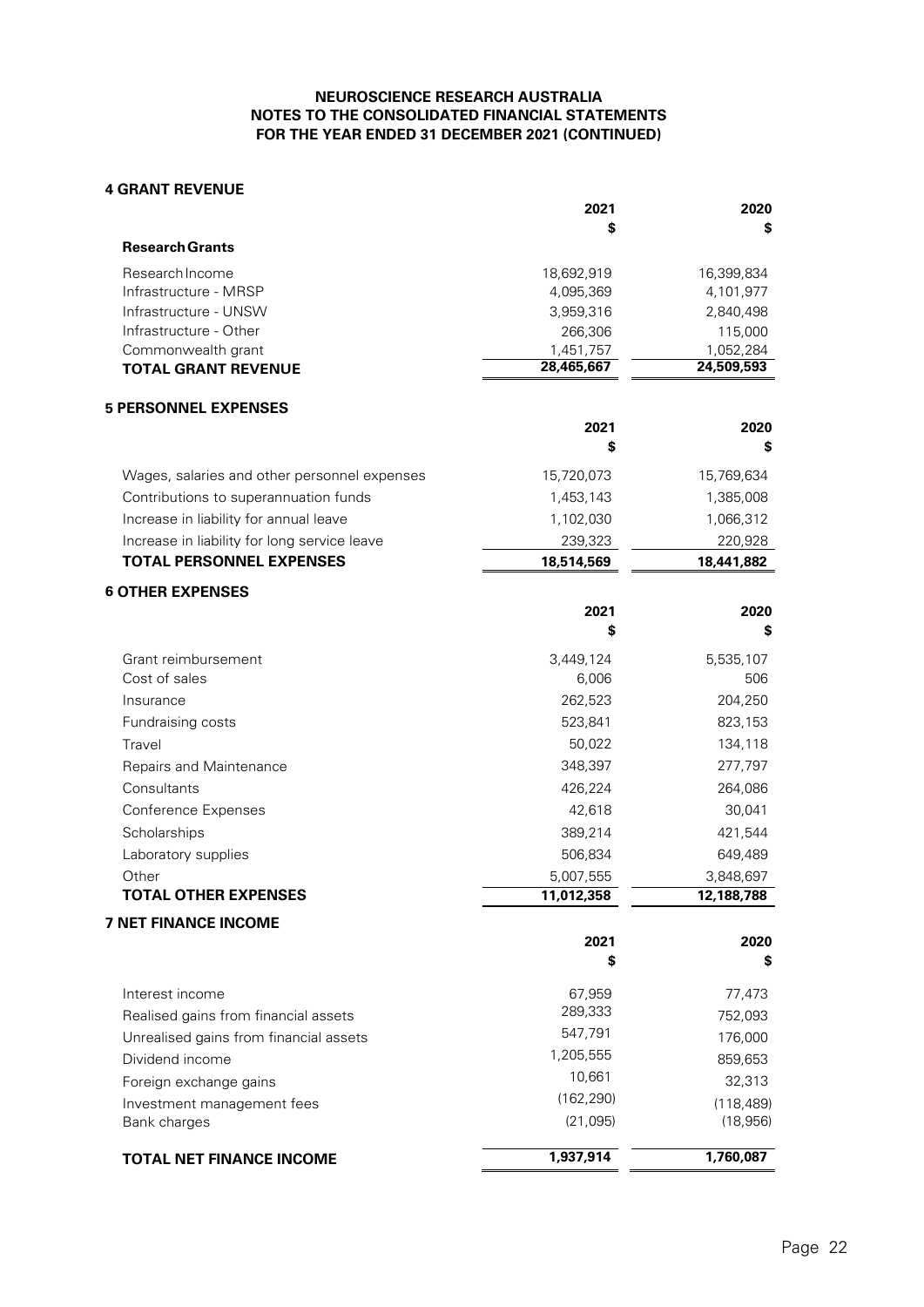# **8 CASH AND CASH EQUIVALENTS**

|                                                      | 2021       | 2020       |
|------------------------------------------------------|------------|------------|
|                                                      | \$         | \$         |
| Cash on Hand                                         | 12,950     | 12,200     |
| <b>Bank Balances</b>                                 | 1,870,423  | 2,756,582  |
| <b>CASH AND CASH EQUIVALENTS IN THE</b>              |            |            |
| <b>STATEMENT OF CASH FLOWS</b>                       | 1,883,373  | 2,768,782  |
| <b>9 TRADE AND OTHER RECEIVABLES</b>                 |            |            |
|                                                      | 2021       | 2020       |
|                                                      | \$         | \$         |
| <b>Current</b>                                       |            |            |
| <b>Trade Receivables</b>                             | 479,896    | 1,247,506  |
| <b>Sundry Receivables</b>                            | 449,771    | 639,373    |
| Prepayments                                          | 4,916,419  | 2,690,313  |
| <b>TOTAL TRADE AND OTHER RECEIVABLES</b>             | 5,846,086  | 4,577,192  |
| <b>10 OTHER FINANCIAL ASSETS</b>                     |            |            |
|                                                      | 2021       | 2020       |
|                                                      | \$         | \$         |
| <b>Current</b>                                       |            |            |
| Financial assets - fair value through profit or loss | 40,863,832 | 37,246,262 |
| Term deposits with maturity > 3 months               | 7,000,000  |            |
| <b>TOTAL OTHER FINANCIAL ASSETS</b>                  | 47,863,832 | 37,246,262 |
|                                                      |            |            |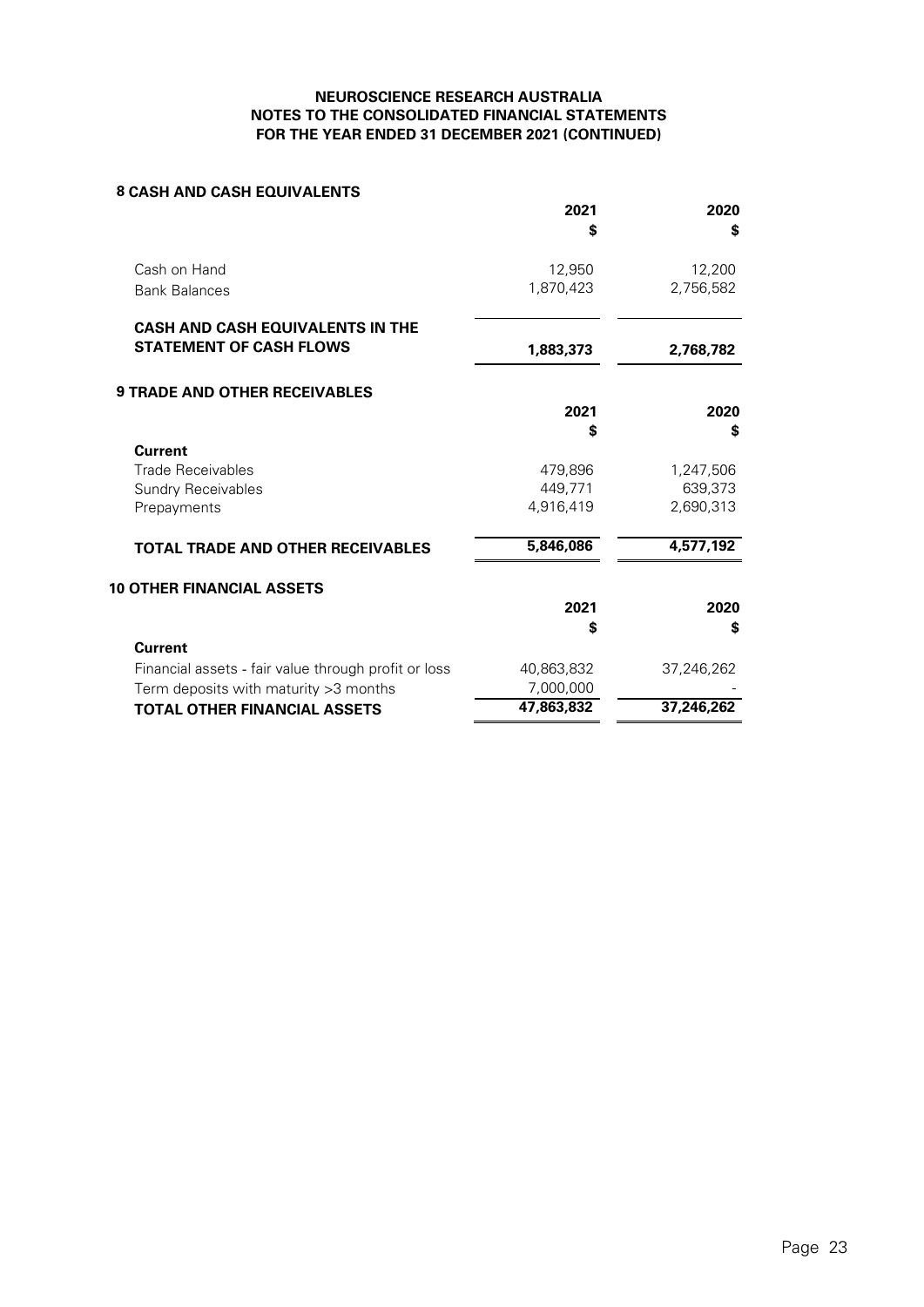# **NOTE 11: PROPERTY, PLANT AND EQUIPMENT Leasehold Improvements**

The Medical Research Buildings are located on State Crown land managed by South Eastern Sydney Local Health Network. Rent is \$1 per year and operating expenses, as agreed, are paid annually. The term of the lease is 25 years, terminating on 30 June 2025 with an option to renew for one further term of 25 years. All improvements upon the land have been funded by Neuroscience Research Australia through State and Federal Government grants and donations.

| Cost                                          | <b>Building</b><br>Ъ | Leasehold<br>improvements<br>S        | <b>Motor</b><br>vehicles<br>S. | <b>Plant and</b><br>equipment | <b>Furniture &amp;</b><br><b>Fittings</b> | <b>Computer</b><br><b>Software</b> | <b>Computer</b><br>and<br><b>Electronics</b><br>\$             | Assets under<br>construction | Total<br>\$                |
|-----------------------------------------------|----------------------|---------------------------------------|--------------------------------|-------------------------------|-------------------------------------------|------------------------------------|----------------------------------------------------------------|------------------------------|----------------------------|
| Balance at 1 January 2020                     | 59,597,849           | 14,061,884                            | 85,977                         | 13,775,915                    | 2,788,446                                 | 367,792                            | 200,630                                                        | 1,274,433<br>47,517          | 92,152,926                 |
| Acquisitions<br>Disposals                     |                      | 1,448,694<br>$\overline{\phantom{a}}$ | (23, 182)                      | 488,234                       | 140,710                                   |                                    | 37,459<br>$\overline{\phantom{a}}$<br>$\overline{\phantom{0}}$ | (1, 274, 433)                | 2,162,614<br>(1, 297, 615) |
| Balance at 31 December 2020                   | 59,597,849           | 15,510,578                            | 62,795                         | 14,264,149                    | 2,929,156                                 | 367,792                            | 238,089                                                        | 47,517                       | 93,017,925                 |
| Balance at 1 January 2021<br>Reclassification | 59,597,849           | 15,510,578                            | 62,795                         | 14,264,149<br>(735, 379)      | 2,929,156                                 | 367,792<br>(231)                   | 238,089<br>694,485                                             | 47,517                       | 93,017,925<br>(41, 125)    |
| Acquisitions<br>Disposals                     |                      | 22<br>$\overline{\phantom{a}}$        | -                              | 175,305<br>(200,000)          | $\sim$                                    | 103,126                            | 89,309<br>(4, 186)                                             | 158,524                      | 526,286<br>(204, 186)      |
| Balance at 31 December 2021                   | 59,597,849           | 15,510,600                            | 62,795                         | 13,504,075                    | 2,929,156                                 | 470,687                            | 1,017,697                                                      | 206,041                      | 93,298,900                 |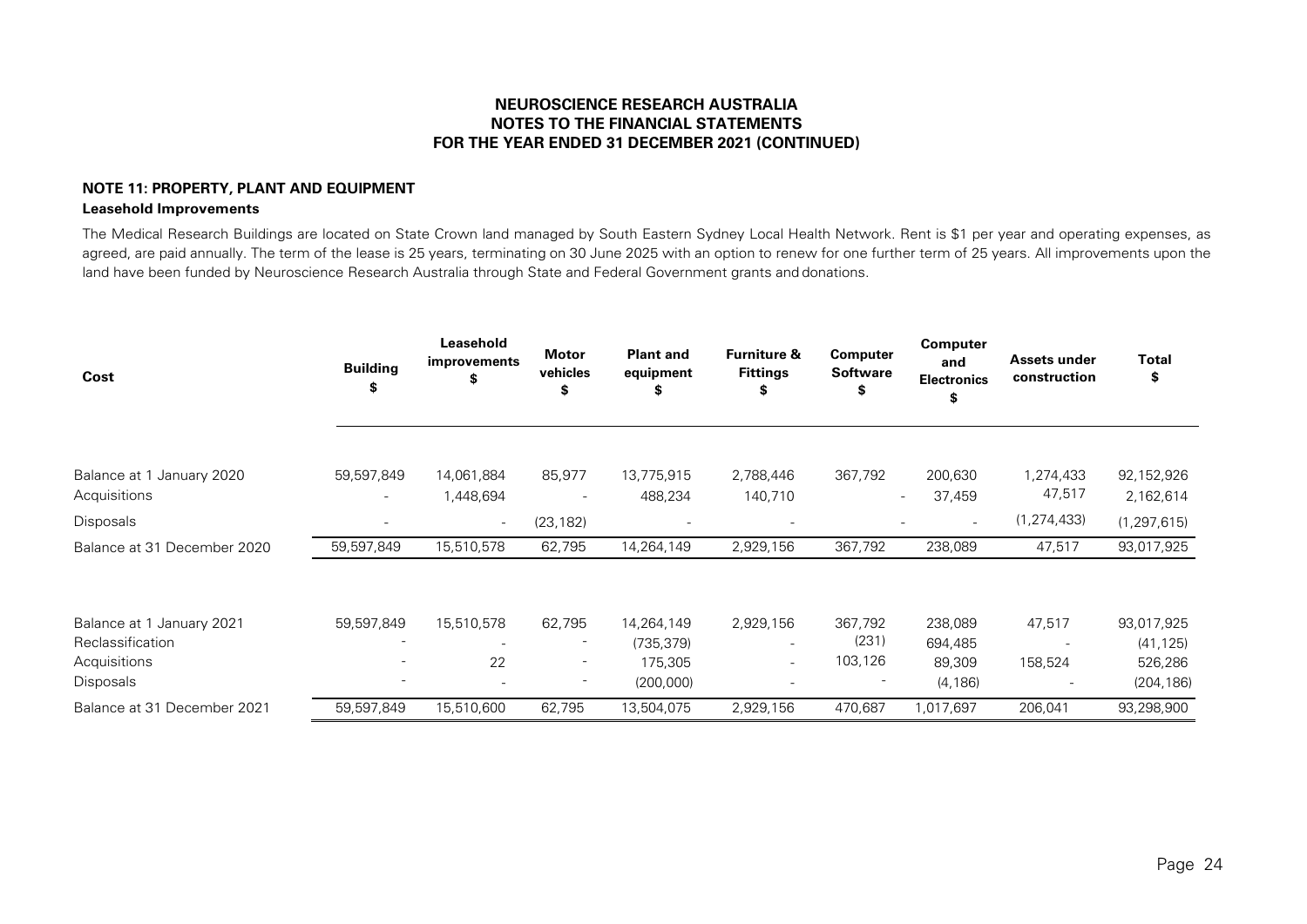# **NOTE 11: PROPERTY, PLANT AND EQUIPMENT (CONTINUED)**

| <b>Depreciation and</b><br><b>Amortisation</b>     | <b>Building</b><br>\$ | Leasehold<br>Improvements | <b>Motor</b><br><b>Vehicles</b><br>\$ | <b>Plant and</b><br><b>Equipment</b><br>Ъ | <b>Furniture and</b><br><b>Fittings</b> | <b>Computer</b><br><b>Software</b><br>S | <b>Computer and</b><br><b>Electronics</b> | <b>Assets under</b><br>construction<br>\$ | <b>Total</b><br>\$ |
|----------------------------------------------------|-----------------------|---------------------------|---------------------------------------|-------------------------------------------|-----------------------------------------|-----------------------------------------|-------------------------------------------|-------------------------------------------|--------------------|
| Balance at 1 January 2020                          | 12,139,563            | 7,318,462                 | 69,327                                | 8,700,947                                 | 1,968,406                               | 191,767                                 | 167,822                                   |                                           | 30,556,294         |
| Depreciation/amortisation<br>charge for the period | 1,439,796             | 242,460                   | 3,540                                 | 996,326                                   | 179,194                                 | 35,206                                  | 34,959                                    | $\blacksquare$                            | 2,931,481          |
| <b>Disposals</b>                                   |                       | $\qquad \qquad -$         | (16, 151)                             |                                           |                                         |                                         |                                           |                                           | (16, 151)          |
| Balance at 31 December 2020                        | 13,579,359            | 7,560,922                 | 56,716                                | 9,697,273                                 | 2,147,600                               | 226,973                                 | 202,781                                   | $\overline{\phantom{a}}$                  | 33,471,624         |
| Balance at 1 January 2021                          | 13,579,359            | 7,560,922                 | 56,716                                | 9,697,273                                 | 2,147,600                               | 226,973                                 | 202,781                                   |                                           | 33,471,624         |
| Reclassification                                   |                       |                           | $\overline{\phantom{a}}$              | (423, 593)                                |                                         | (231)                                   | 382,698                                   | $\overline{\phantom{0}}$                  | (41, 126)          |
| Depreciation/amortisation<br>charge for the period | 1,395,901             | 240,875                   | 1,367                                 | 821,383                                   | 156,929                                 | 33,989                                  | 77,555                                    |                                           | 2,727,999          |
| Disposals                                          |                       |                           |                                       |                                           |                                         |                                         | (3, 815)                                  |                                           | (3, 815)           |
| Balance at 31 December 2021                        | 14,975,260            | 7,801,797                 | 58,083                                | 10,095,063                                | 2,304,529                               | 260,731                                 | 659,219                                   | $\overline{\phantom{a}}$                  | 36,154,682         |
| <b>Carrying amounts</b>                            |                       |                           |                                       |                                           |                                         |                                         |                                           |                                           |                    |
| At 1 January 2020                                  | 47,548,286            | 6,743,421                 | 16,650                                | 5,074,968                                 | 820,040                                 | 176,025                                 | 32,808                                    | 1,274,433                                 | 61,596,632         |
| At 31 December 2020                                | 46,018,490            | 7,949,656                 | 6,079                                 | 4,566,876                                 | 781,556                                 | 140,819                                 | 35,308                                    | 47,517                                    | 59,546,301         |
| At 1 January 2021                                  | 46,018,490            | 7,949,656                 | 6,079                                 | 4,566,876                                 | 781,556                                 | 140,819                                 | 35,308                                    | 47,517                                    | 59,546,301         |
| At 31 December 2021                                | 44,622,589            | 7,708,803                 | 4,712                                 | 3,409,012                                 | 624,627                                 | 209,956                                 | 358,478                                   | 206,041                                   | 57, 144, 218       |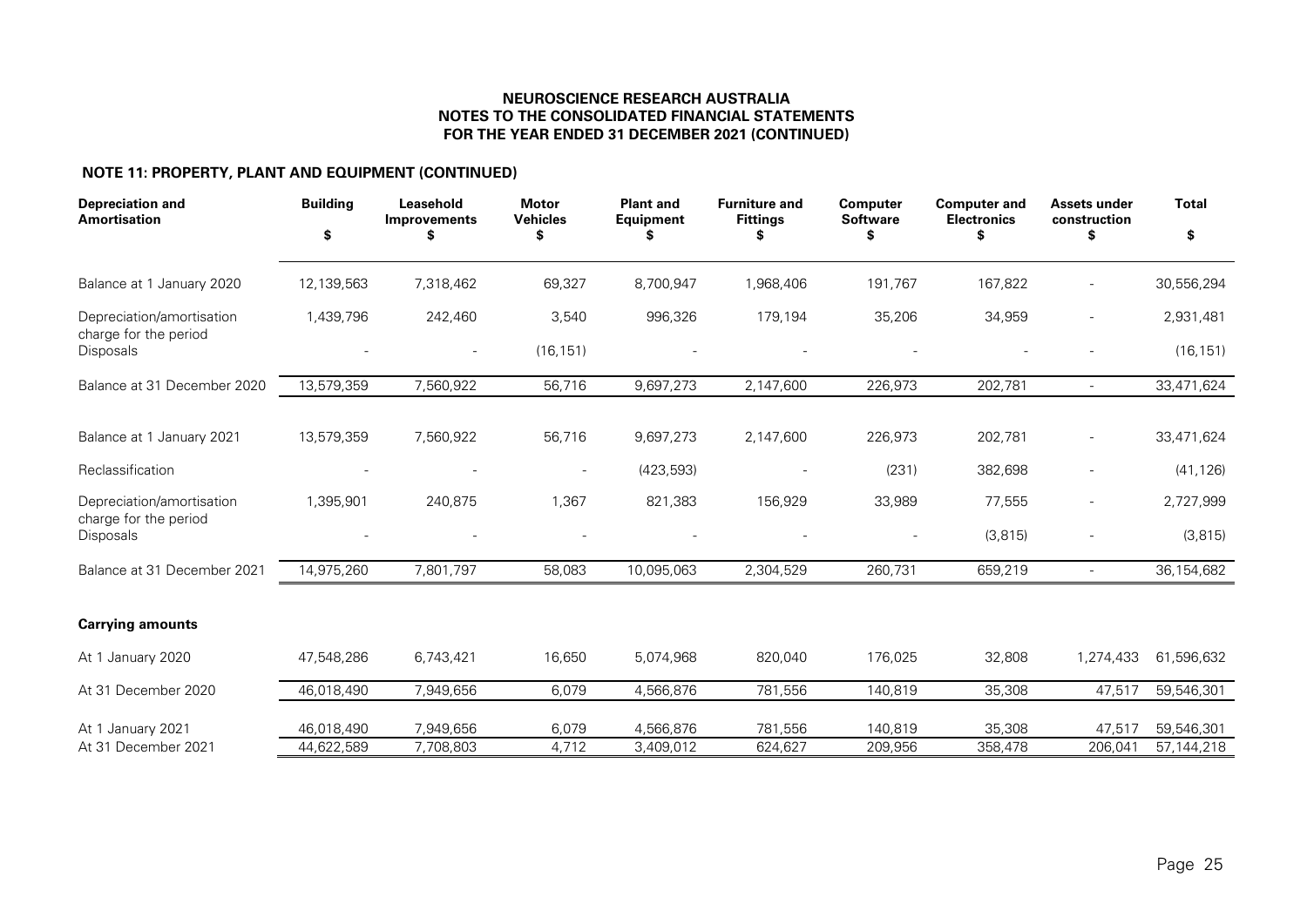# **12 TRADE AND OTHER PAYABLES**

|                                          | 2021                   | 2020                   |
|------------------------------------------|------------------------|------------------------|
| <b>Trade Payables</b>                    | 327,338                | 372,639                |
| Other Payables and Accrued Expenditure   | 1,550,620              | 2,026,358              |
| <b>TOTAL TRADE AND OTHER PAYABLES</b>    | 1,877,958              | 2,398,997              |
| <b>13 EMPLOYEE BENEFITS</b>              |                        |                        |
|                                          | 2021                   | 2020                   |
|                                          | \$                     | \$                     |
| <b>CURRENT</b>                           |                        |                        |
| Liability for Annual Leave               | 1,312,791              | 1,171,894              |
| Liability for Long Service Leave         | 1,656,193<br>2,968,984 | 1,510,368<br>2,682,262 |
| <b>NON-CURRENT</b>                       |                        |                        |
| Liability for Long Service Leave         | 394,867                | 370,712                |
| <b>TOTAL EMPLOYEE BENEFITS</b>           | 3,363,851              | 3,052,974              |
| <b>14 DEFERRED REVENUE</b>               |                        |                        |
|                                          | 2021                   | 2020                   |
|                                          | \$                     | \$                     |
| <b>Current</b>                           |                        |                        |
| Research Grant Deferred Revenue          | 500,000                | 500,000                |
| Infrastructure Deferred Revenue          | 2,047,685              | 2,047,689              |
| Mindgardens funding                      | 4,495,961              | 5,947,714              |
| Other funding                            | 79,172                 |                        |
|                                          | 7,122,818              | 8,495,403              |
| <b>15 CAPITAL AND OTHER COMMITMENTS</b>  |                        |                        |
|                                          | 2021                   | 2020                   |
|                                          | S                      | S                      |
| Within one year                          | 12,409                 | 15,002                 |
| One year or later and no later than five | 6,601                  | 19,009                 |
|                                          | 19,010                 | 34,011                 |

Commitments are in relation to the operating lease of photocopiers.

### **16 MINDGARDENS NEUROSCIENCE NETWORK**

The Mindgardens Neuroscience Network agreement came into effect on 1 January 2018. Throughout the period, funds were received by the Company on behalf of the Mindgardens Neuroscience Network. The below states the revenue received and expenses incurred by the Company as the administering entity of the Mindgardens Neuroscience Network. Refer to 'Likely Developments' for further information.

|                                                 | 2021        | 2020        |
|-------------------------------------------------|-------------|-------------|
|                                                 | \$          | S           |
| Commonwealth Grant                              | 1,451,757   | 1,052,284   |
| UNSW Research Income                            |             | 150,000     |
| Industry Funding                                | 1,029,853   | 1,585,986   |
| Donations received                              | 2,097,989   | 500,000     |
| Salaries recovery                               | 400,000     | 400,000     |
| Finance income                                  | 27,115      | 219,370     |
|                                                 | 5,006,714   | 3,907,640   |
| Mindgardens Neuroscience network expenses       | (2,622,866) | (3,739,456) |
| <b>MINDGARDENS NEUROSCIENCE NETWORK SURPLUS</b> | 2,383,848   | 168,184     |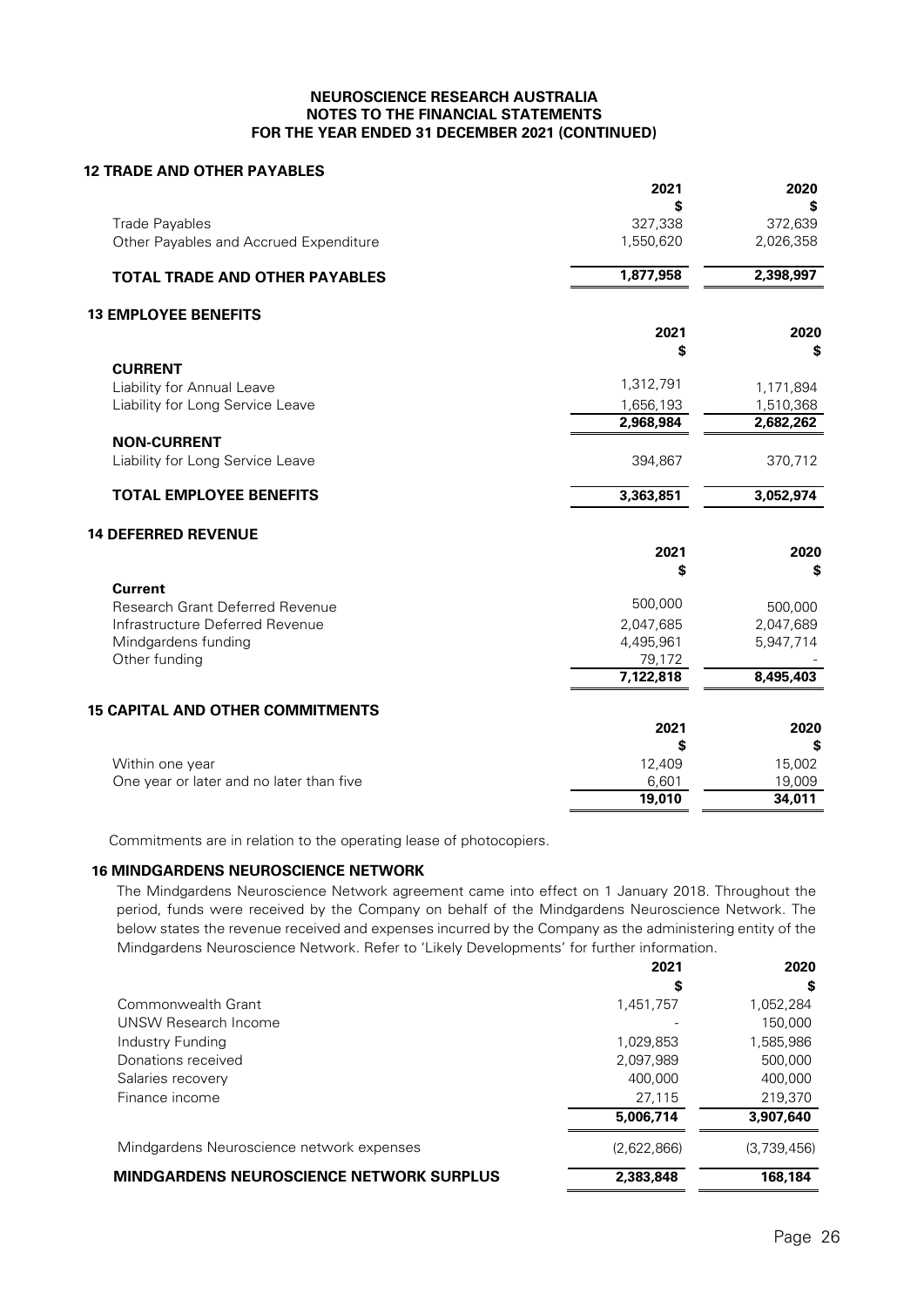# **17 RECONCILIATION OF CASH FLOWS FROM OPERATING ACTIVITIES**

|                                                     | 2021<br>S     | 2020<br>S   |
|-----------------------------------------------------|---------------|-------------|
| <b>Cash flows from operating activities</b>         |               |             |
| Operating surplus                                   | 10,176,296    | 5,058,973   |
| Add / (less) non cash items                         |               |             |
| Amortisation / impairment of leasehold improvements | 240,875       | 242,460     |
| Depreciation                                        | 2,487,124     | 2,689,021   |
| Decrease in Financial Assets                        | (545, 022)    | (822, 961)  |
| Dividend income                                     | (1, 205, 555) | (859, 653)  |
| NET CASH PROVIDED BY OPERATING ACTIVITIES BEFORE    |               |             |
| <b>CHANGES IN ASSETS &amp; LIABILITIES</b>          | 11,153,718    | 6,307,840   |
| <b>Changes in assets &amp; liabilities</b>          |               |             |
| (Decrease) / Increase in Payables                   | (521, 039)    | 510,957     |
| Increase / (Decrease) in Provisions                 | 310,877       | (176.975)   |
| Decrease in Deferred Revenue                        | (1, 372, 585) | (1,058,891) |
| Increase in Receivables                             | (1, 268, 894) | (3,552,675) |
| Decrease in Inventory                               | 5,423         | 20          |
| <b>NET CASH FLOW FROM OPERATING ACTIVITIES</b>      | 8,307,500     | 2,030,276   |

# **18 RELATED PARTIES**

### **Transactions with key management personnel**

In addition to their salaries, the Company contributes to accumulation contribution superannuation funds on their behalf.

# **Key management personnel compensation**

The key management personnel compensation included in 'personnel expenses' (see Note 5) are as follows:

|                                                    | 2021<br>S | 2020<br>S. |
|----------------------------------------------------|-----------|------------|
| Key management personnel compensation              | 1.564.613 | 1,436,456  |
| <b>TOTAL KEY MANAGEMENT PERSONNEL COMPENSATION</b> | 1,564,613 | 1,436,456  |

No other key management transactions outside those noted were identified during the year.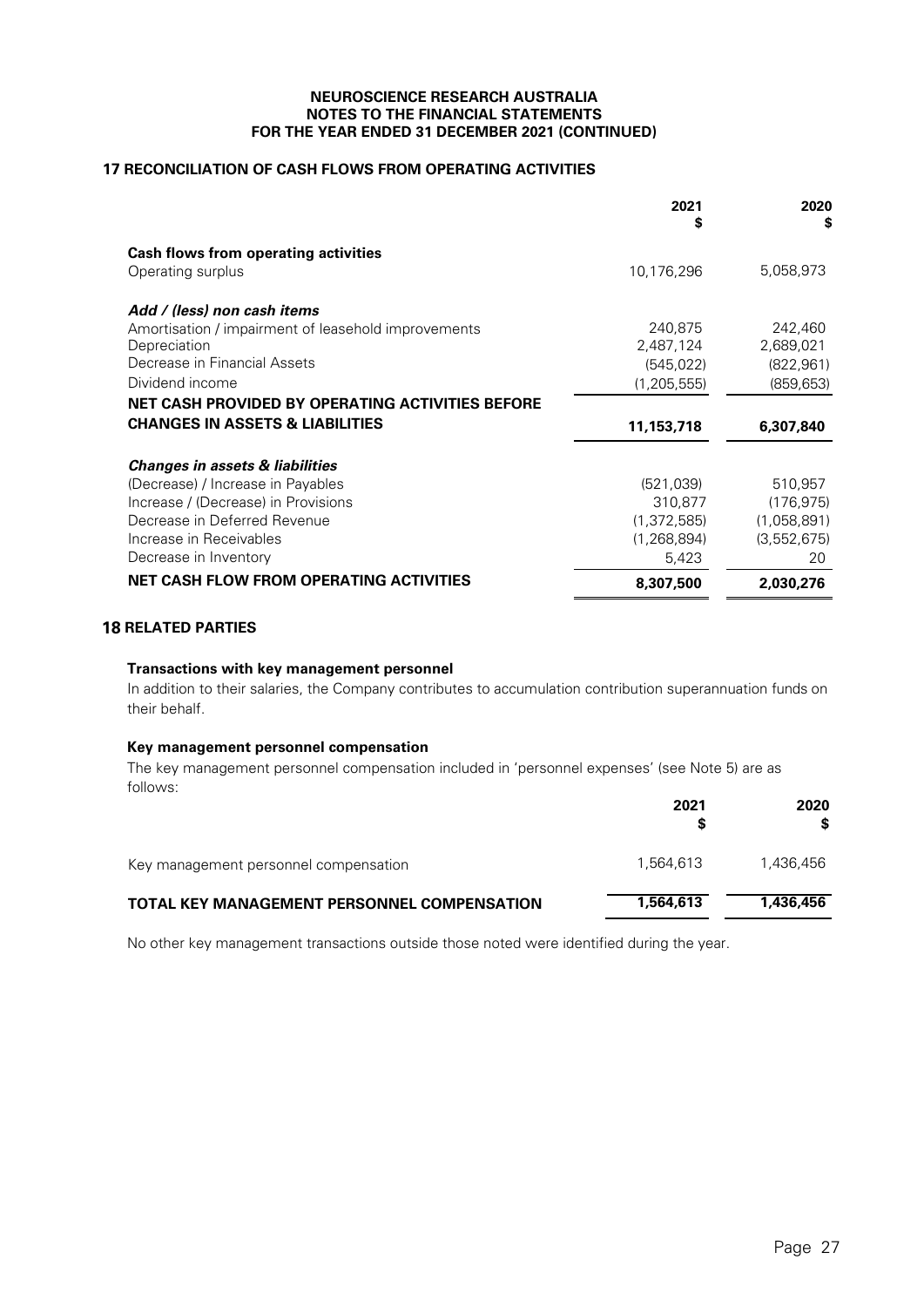# **18 RELATED PARTIES (CONTINUED)**

### **Identity of Related Parties**

The Company has a related party relationship with its controlled entities (see Note 21), associates, and with its key management personnel.

# **Other Related Party Transactions**

|                                                                  | 2021       | 2020       |
|------------------------------------------------------------------|------------|------------|
|                                                                  | S          | S          |
| South Eastern Sydney Local Health Network - Rent paid            |            |            |
| UNSW - Infrastructure funds received                             | 3,959,316  | 2.840.498  |
| UNSW - Grants received                                           | 16.416.083 | 12.609.874 |
| UNSW - Lab consumables & other purchases                         | 20.436     | 37.337     |
| UNSW - Mindgardens Alliance - salary recovery funding            | 400.000    | 400.000    |
| Donations received from Neuroscience Research Australia          | 3.285.843  | 5.133.532  |
| Donations received from Schizophrenia Research Institute         |            | 1,400,000  |
| Research Expenses received from Schizophrenia Research Institute | 424.931    | 596,820    |
| Interest expense to Neuroscience Research Australia Foundation*  | 119,378    | 106.758    |

\* On 12 December 2013, Neuroscience Research Australia entered into a loan facility as borrower with Neuroscience Research Australia Foundation. In December 2021 the year's interest expense of \$119,378 was paid. The loan facility balance at the end of the year is \$4,446,474.

Related parties have also made donations towards Neuroscience Research Australia as per below:

A donation of \$1,000,000 (2020: \$500,000) was received by the Mindgardens Alliance from the Serpentine Foundation (a director related entity). An additional \$1,000,000 was received by the Mindgardens Alliance from John Grill (Neuroscience Research Australia Director and Director of Serpentine Foundation) in the current financial year.

Transactions with director-related entities

All transactions with director-related entities are provided under normal commercial terms and conditions.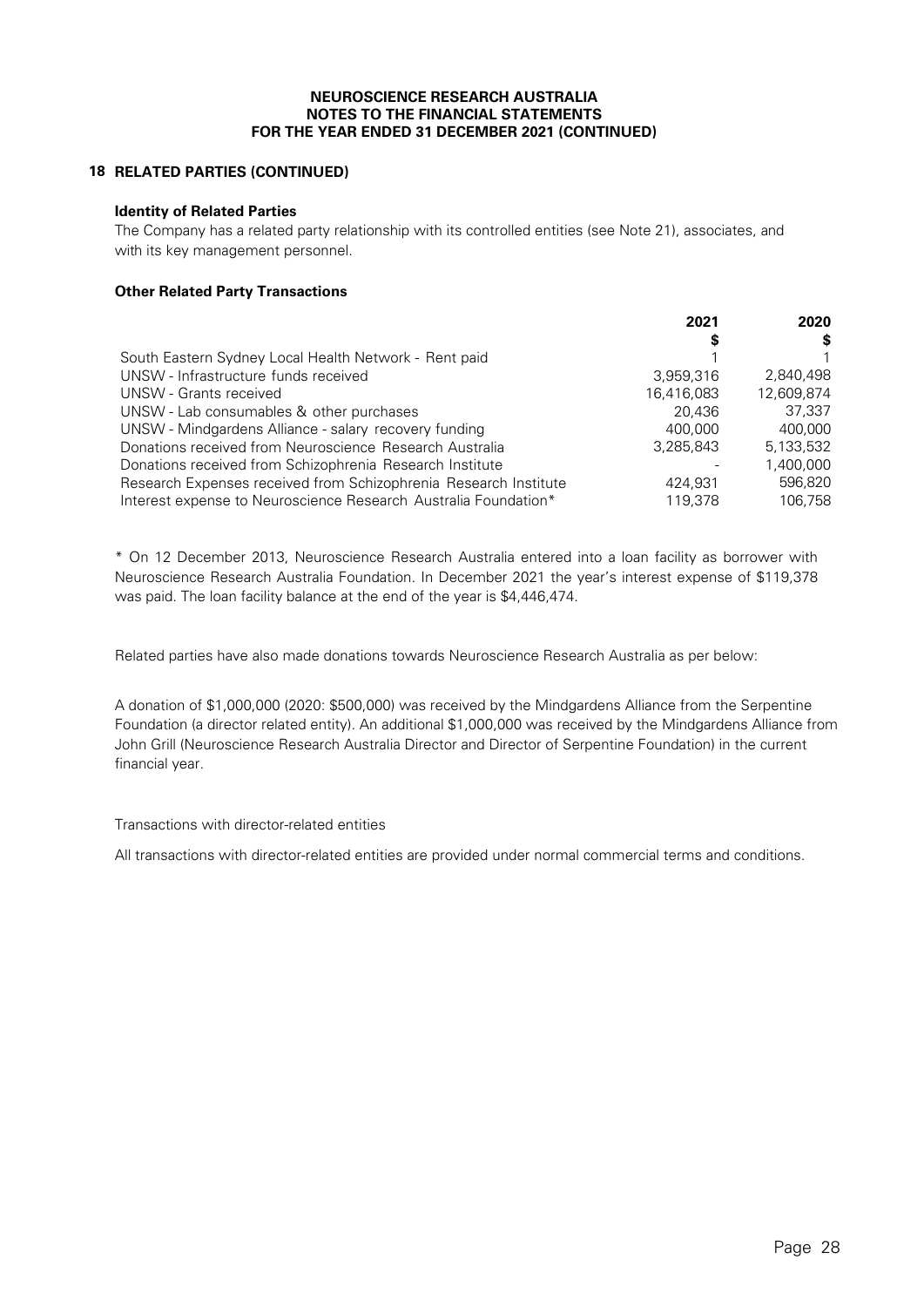# **19 PARENT ENTITY**

As at, and throughout, the financial year ended 31 December 2021 the parent entity of the Group was Neuroscience Research Australia.

|                                                                          | 2021<br>S      | 2020<br>S  |
|--------------------------------------------------------------------------|----------------|------------|
| <b>RESULTS OF THE PARENT ENTITY</b>                                      |                |            |
| Surplus/(Deficit) for the Year                                           | 6,063,062      | 7,319,055  |
| Other Comprehensive Income                                               |                |            |
| <b>TOTAL COMPREHENSIVE INCOME FOR THE YEAR</b>                           | 6,063,062      | 7,319,055  |
| <b>FINANCIAL POSITION OF THE PARENT ENTITY AT</b><br><b>YEAR END</b>     |                |            |
| <b>Current Assets</b>                                                    | 40,383,236     | 34,187,708 |
| <b>Total Assets</b>                                                      | 97,527,453     | 93,734,009 |
| Current Liabilities                                                      | (12,096,015)   | 18,441,394 |
| <b>Total Liabilities</b>                                                 | (16, 542, 489) | 18,812,107 |
| <b>TOTAL MEMBERS' FUNDS TO THE PARENT ENTITY</b><br><b>COMPRISING OF</b> |                |            |
| <b>Retained Surplus</b>                                                  | 80,984,964     | 74,921,902 |
| <b>Total Members Funds</b>                                               | 80,984,964     | 74,921,902 |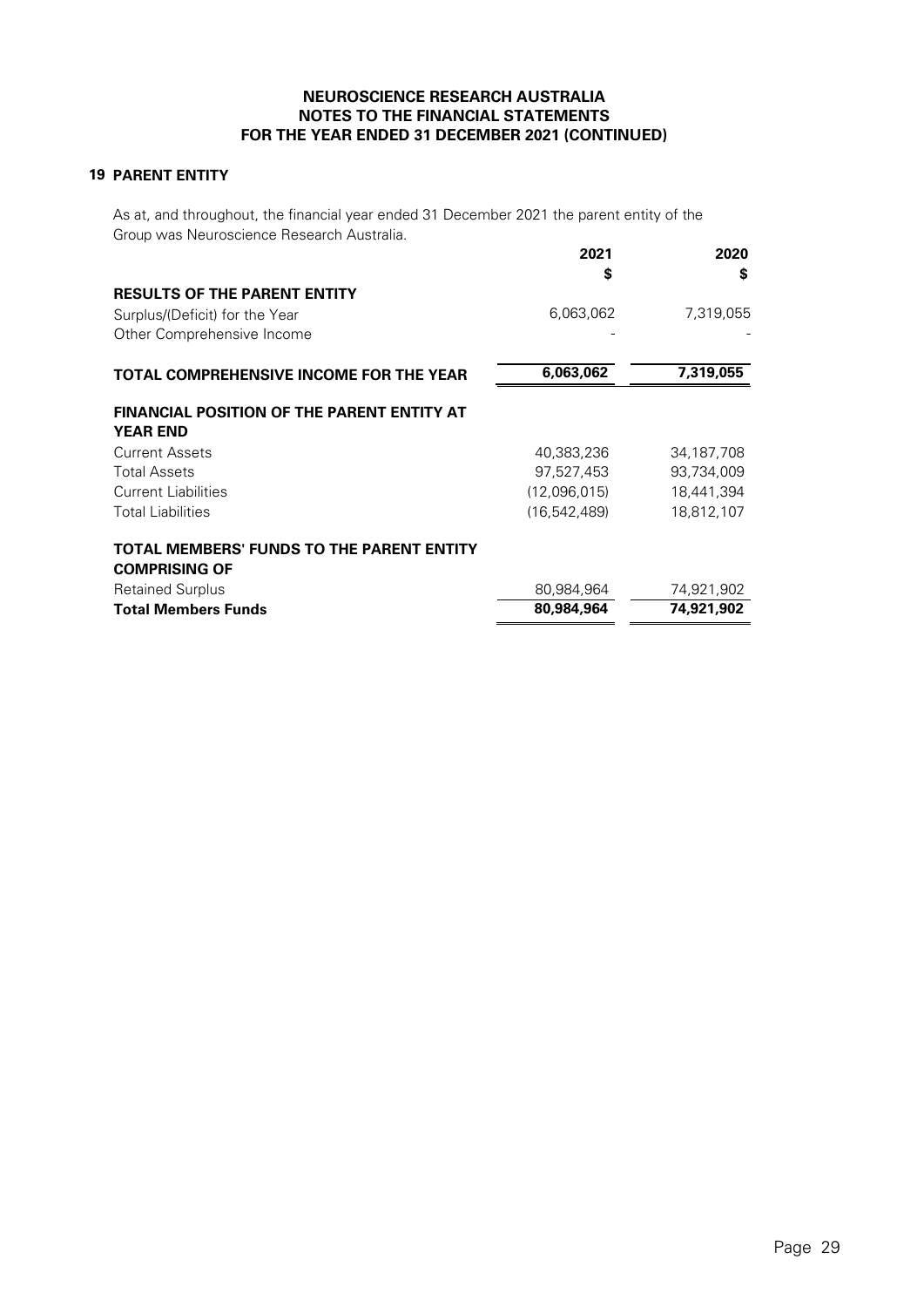# **20 FUNDRAISING APPEALS CONDUCTED DURING THE FINANCIAL PERIOD BY THE NEUROSCIENCE RESEARCH AUSTRALIA FOUNDATION**

During the period, fundraising appeals conducted by the Neuroscience Research Australia Foundation for the acceptance of donations and a capital campaign for building development.

| <b>RESULTS OF FUNDRAISING APPEALS</b>                            | 2021<br>\$  | 2020<br>S   |
|------------------------------------------------------------------|-------------|-------------|
| Gross proceeds from fundraising                                  | 8,633,796   | 6,146,283   |
| Less: Direct costs of fundraising                                | (1,724,339) | (1,963,380) |
| Net Surplus obtained from fundraising appeals                    | 6,909,457   | 4,182,903   |
| This surplus was allocated to:                                   |             |             |
| Expenditure on research                                          | 2,811,190   | 2,632,901   |
| Transfer to accumulated funds for building<br>development        |             | 1,500,002   |
| Transfer of accumulated funds for future research<br>expenditure | 4,098,267   |             |
| <b>TOTAL ALLOCATION</b>                                          | 6,909,457   | 4,132,903   |
| The results of the fundraising appeals includes the Group.       |             |             |
| <b>21 CONTROLLED ENTITIES</b>                                    |             |             |
| <b>Particulars in relation to controlled entities</b>            | 2021        | 2020        |
| Neuroscience Research Australia                                  |             |             |

#### **Controlled Entities**

| <b>CONTROLLED ENTIRES</b>                                     |      |      |
|---------------------------------------------------------------|------|------|
| Neuroscience Research Australia Foundation (Public Company    | 100% | 100% |
| Limited by Guarantee)                                         |      |      |
| Neuroscience Research Australia Foundation (Charitable Trust) | 100% | 100% |
| Schizophrenia Research Institute                              | 100% | 100% |
| Standing Tall Pty Ltd                                         | 100% |      |

Schizophrenia Research Institute merged with Neuroscience Research Australia on 25 February 2015 and became a controlled entity of the Group. Accordingly consolidated financial statements have been prepared.

### **22 SUBSEQUENT EVENTS**

There have been no events subsequent to balance date, which would have a material effect on the Group's financial statements at 31 December 2021.

# **23 CONTINGENT LIABILITIES**

The Group has a contingent liability at 31 December 2021 relating to expected replacement costs for the existing cladding on the building at 139 Barker Street, Randwick NSW 2031 known as the NeuRA Margarete Ainsworth Building.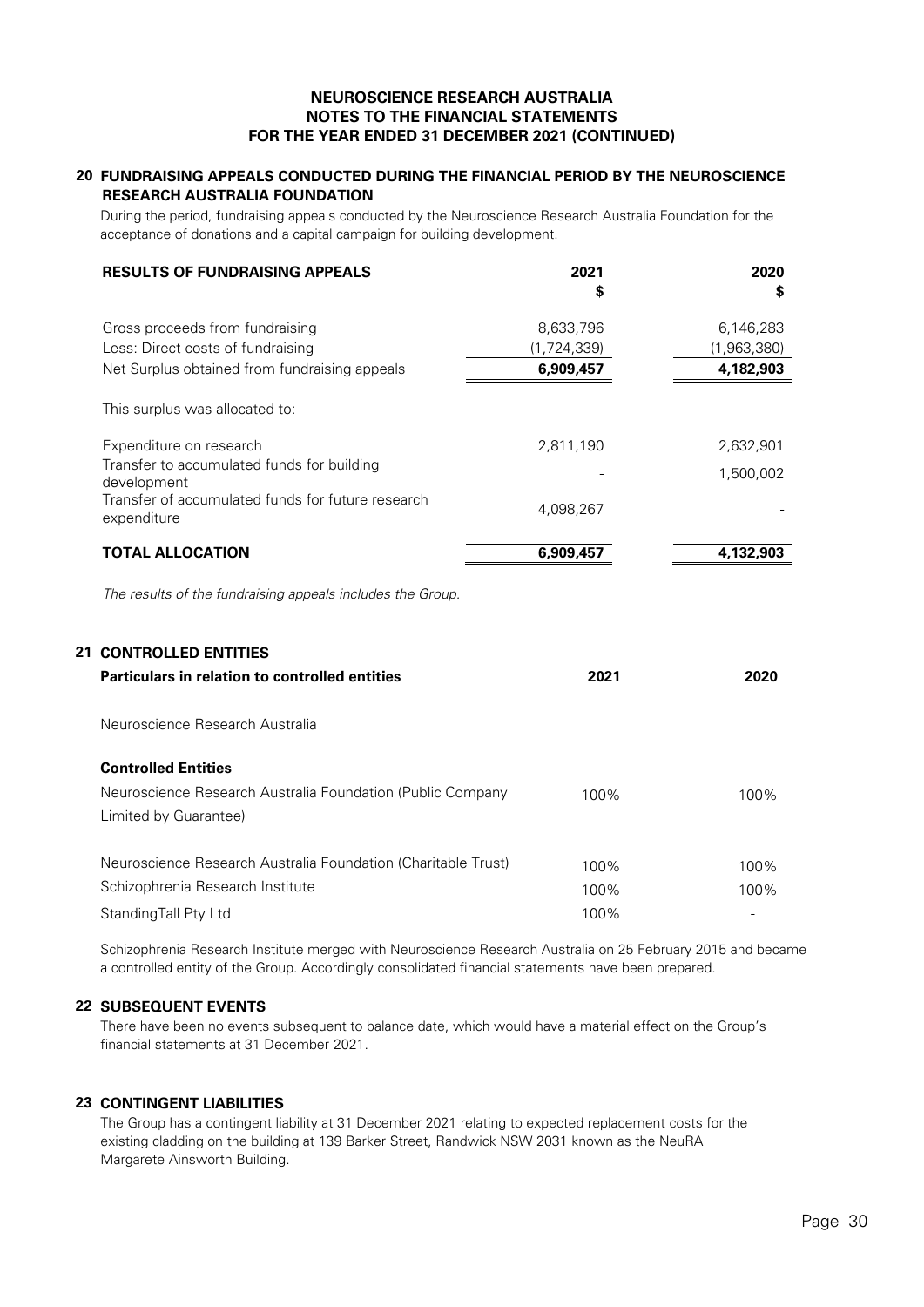# **NEUROSCIENCE RESEARCH AUSTRALIA DECLARATION BY THE DIRECTORS**

In the opinion of the directors of Neuroscience Research Australia ("the Company"):

(a) the consolidated financial statements and notes, set out on pages 11 to 30 are in accordance with the Australian Charities and Not-for-profits Commission Act 2012, including:

(i) giving a true and fair view of the Group's financial position as at 31 December 2021 and of its performance, for the financial year ended on that date; and

(ii) complying with Australian Accounting Standards and the Australian Charities and Not-for-profits Commission Regulation 2013; and

(b) there are reasonable grounds to believe that the Company will be able to pay its debts as and when they become due and payable.

Signed in accordance with a resolution of the directors.

**JOHN GRILL AO PETER SCHOFIELD AO** Chairman Chief Executive Officer

Dated at Sydney this 12<sup>th</sup> day of April 2022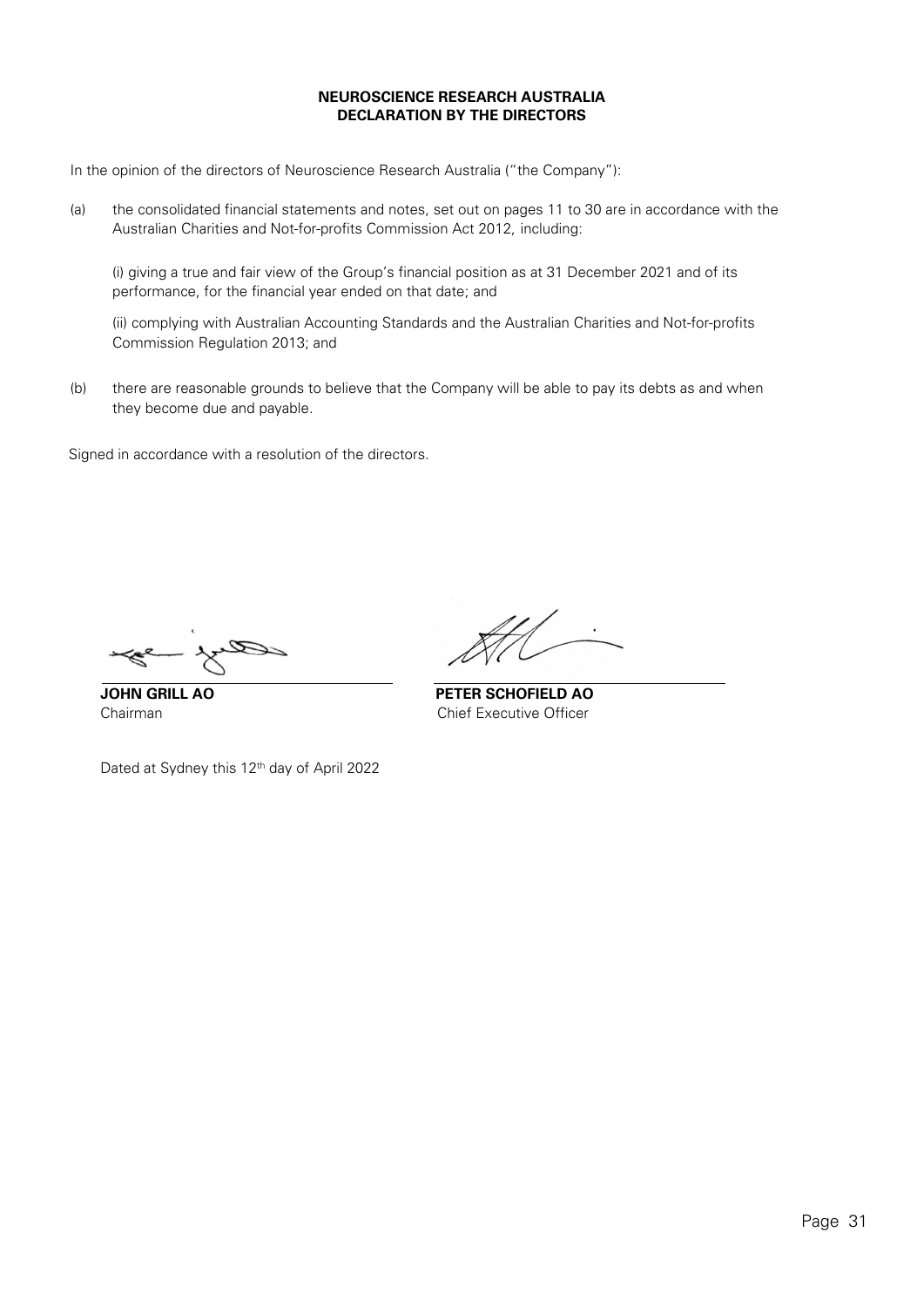# **NEUROSCIENCE RESEARCH AUSTRALIA DECLARATION BY RESPONSIBLE OFFICER IN RESPECT OF FUNDRAISING APPEALS**

- <span id="page-31-0"></span>I, Peter Schofield, Chief Executive Officer and responsible officer of Neuroscience Research Australia, declare in my opinion that:
- (a) the financial report gives a true and fair view of all income and expenditure of Neuroscience Research Australia with respect to fundraising appeal activities for the year ended 31 December 2021;
- (b) the statement of financial position gives a true and fair view of the state of affairs with respect to fundraising appeal activities for the year ended 31 December 2021;
- (c) the provisions of the Charitable Fundraising Act 1991 (NSW) and the conditions attached to the authority have been complied with for the year ended 31 December 2021; and
- (d) the internal controls exercised by Neuroscience Research Australia are appropriate and effective in accounting for all income received and applied from any fundraising appeals.

HH -

**PETER SCHOFIELD AO** Chief Executive Officer

Dated at Sydney this 12<sup>th</sup> day of April 2022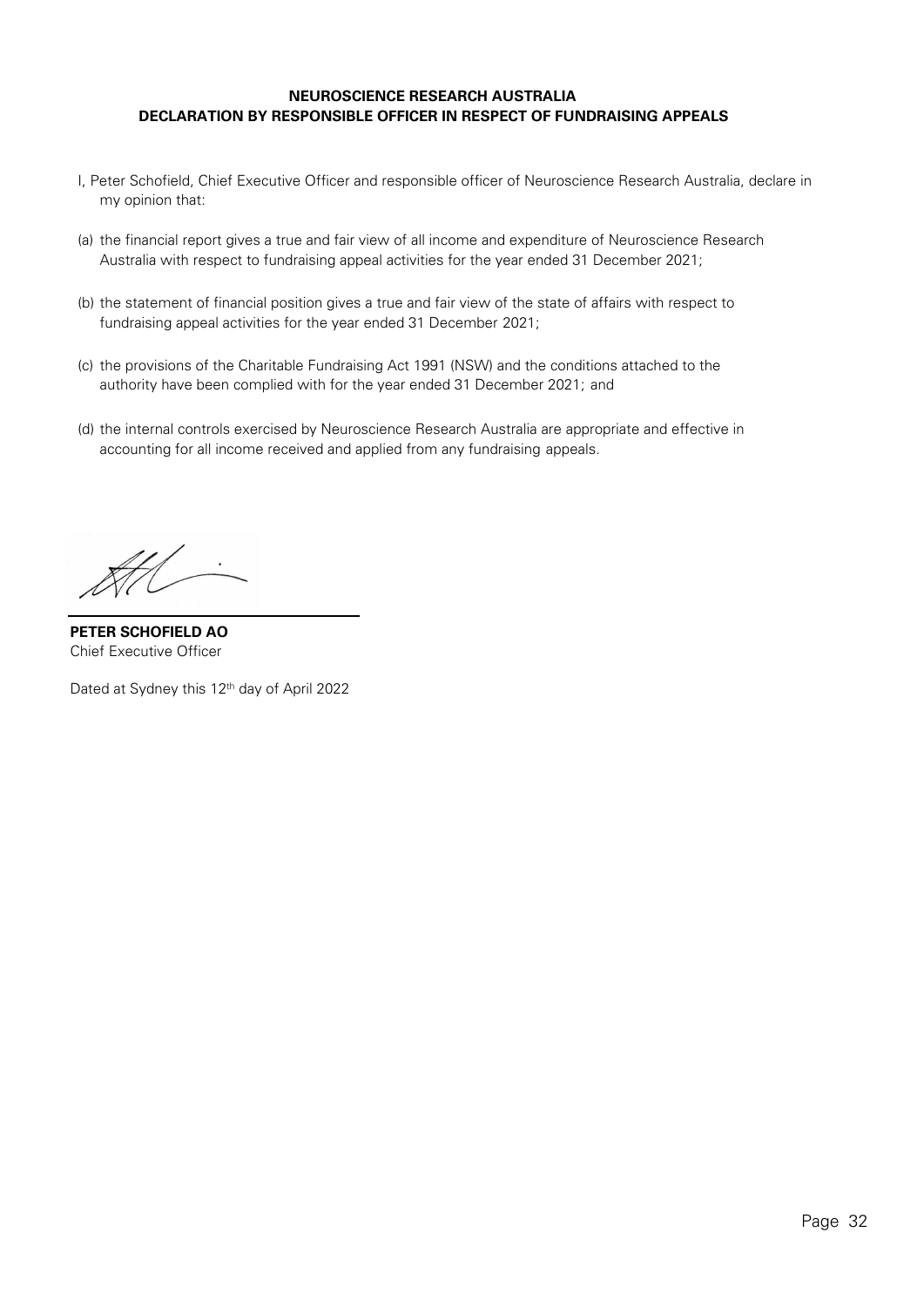

# Independent Auditor's Report

# To the members of Neuroscience Research Australia

# **Report on the audit of the Financial Report**

# **Opinion**

We have audited the **Financial Report**, of the Neuroscience Research Australia (the Company).

In our opinion, the accompanying Financial Report of the Company is in accordance with Division 60 of the Australian Charities and Notfor-profits Commission (ACNC) Act 2012, and sections 23(1)(d) and 24B of the Charitable Fundraising Act (NSW) 1991, including:

- i. giving a true and fair view of the Group's financial position as at 31 December 2021, and of its financial performance and its cash flows for the year ended on that date; and
- ii. complying with Australian Accounting Standards – Reduced Disclosure Requirements and Division 60 of the Australian Charities and Not-for-profits Commission Regulation 2013 (ACNCR) and section 21 of the Charitable Fundraising Regulation (NSW) 2021.

#### The **Financial Report** comprises:

- i. Consolidated statement of financial position as at 31 December 2021.
- ii. Consolidated statement total comprehensive income, Consolidated statement of changes in equity, and Consolidated statement of cash flows for the year then ended.
- iii. Notes including a summary of significant accounting policies.
- iv. Directors' declaration of the Company.
- v. Declaration by the Chief Executive Officer in respect of fundraising appeals of the Company

The Group consists of the Company and the entities it controlled at the year end or from time to time during the financial year.

# **Basis for opinion**

We conducted our audit in accordance with Australian Auditing Standards. We believe that the audit evidence we have obtained is sufficient and appropriate to provide a basis for our opinion.

Our responsibilities under those standards are further described in the Auditor's responsibilities for the audit of the Financial Report section of our report.

.

We are independent of the Group in accordance with the auditor independence requirements of the ACNC Act 2012 and the ethical requirements of the Accounting Professional and Ethical Standards Board's APES 110 Code of Ethics for Professional Accountants (including Independence Standards) (the Code) that are relevant to our audit of the Financial Report in Australia. We have fulfilled our other ethical responsibilities in accordance with these requirements.

KPMG, an Australian partnership and a member firm of the KPMG global organisation of independent member firms affiliated with KPMG International Limited, a private English company limited by guarantee. All rights reserved. The KPMG name and logo are trademarks used under license by the independent member firms of the KPMG global organisation. Liability limited by a scheme approved under Professional Standards Legislation.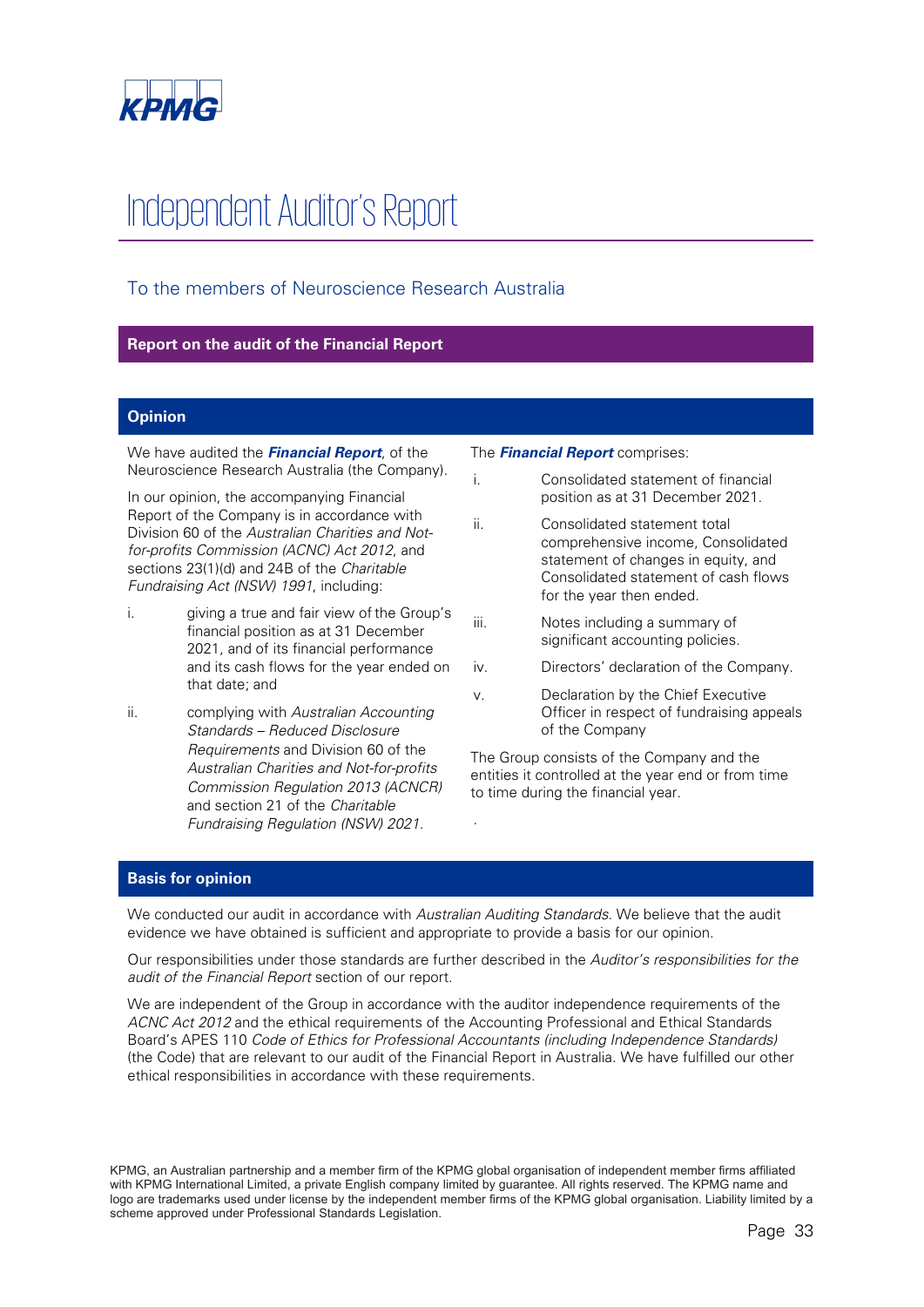

### **Other information**

Other Information is financial and non-financial information in Neuroscience Research Australia's annual reporting which is provided in addition to the Financial Report and the Auditor's Report. The Directors are responsible for the Other Information.

The Other Information we obtained prior to the date of this Auditor's Report was the Directors Report.

Our opinion on the Financial Report does not cover the Other Information and, accordingly, we do not express any form of assurance conclusion thereon.

In connection with our audit of the Financial Report, our responsibility is to read the Other Information. In doing so, we consider whether the Other Information is materially inconsistent with the Financial Report or our knowledge obtained in the audit, or otherwise appears to be materially misstated.

We are required to report if we conclude that there is a material misstatement of this Other Information, and based on the work we have performed on the Other Information that we obtained prior to the date of this Auditor's Report we have nothing to report.

### **Responsibilities of the Directors for the Financial Report**

The Directors are responsible for:

- i. Preparing the Financial Report that gives a true and fair view in accordance with Australian Accounting Standards - Reduced Disclosures Requirements and the ACNC and ACNCR and sections 23(1)(d) and 24B of the Charitable Fundraising Act (NSW) 1991 and section 21 of the Charitable Fundraising Regulation (NSW) 2021.
- ii. Implementing necessary internal control to enable the preparation of a Financial Report that gives a true and fair view and is free from material misstatement, whether due to fraud or error.
- iii. Assessing the Group's ability to continue as a going concern and whether the use of the going concern basis of accounting is appropriate. This includes disclosing, as applicable, matters related to going concern and using the going concern basis of accounting unless they either intend to liquidate the Group and company or to cease operations, or have no realistic alternative but to do so.

# **Auditor's responsibilities for the audit of the Financial Report**

Our objective is:

- i. to obtain reasonable assurance about whether the Financial Report as a whole is free from material misstatement, whether due to fraud or error; and
- ii. to issue an Auditor's Report that includes our opinion.

Reasonable assurance is a high level of assurance, but is not a guarantee that an audit conducted in accordance with Australian Auditing Standards will always detect a material misstatement when it exists.

Misstatements can arise from fraud or error. They are considered material if, individually or in the aggregate, they could reasonably be expected to influence the economic decisions of users taken on the basis of this Financial Report.